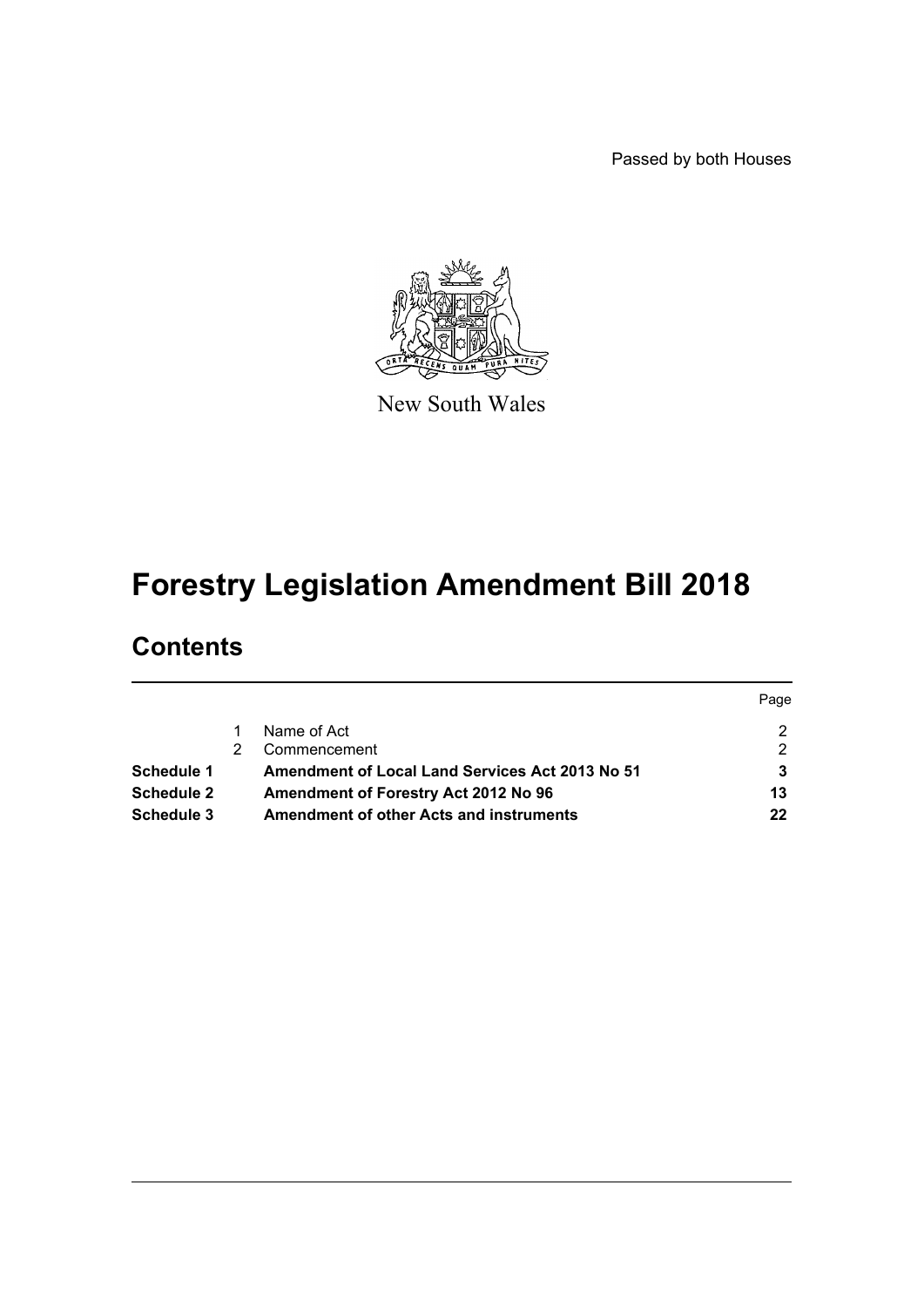*I certify that this public bill, which originated in the Legislative Assembly, has finally passed the Legislative Council and the Legislative Assembly of New South Wales.*

> *Clerk of the Legislative Assembly. Legislative Assembly, Sydney, , 2018*



New South Wales

# **Forestry Legislation Amendment Bill 2018**

Act No , 2018

An Act to amend the *Local Land Services Act 2013* with respect to private native forestry; to amend the *Forestry Act 2012* with respect to public native forestry and for other purposes; and to make consequential amendments to other Acts and instruments.

*I have examined this bill and find it to correspond in all respects with the bill as finally passed by both Houses.*

*Assistant Speaker of the Legislative Assembly.*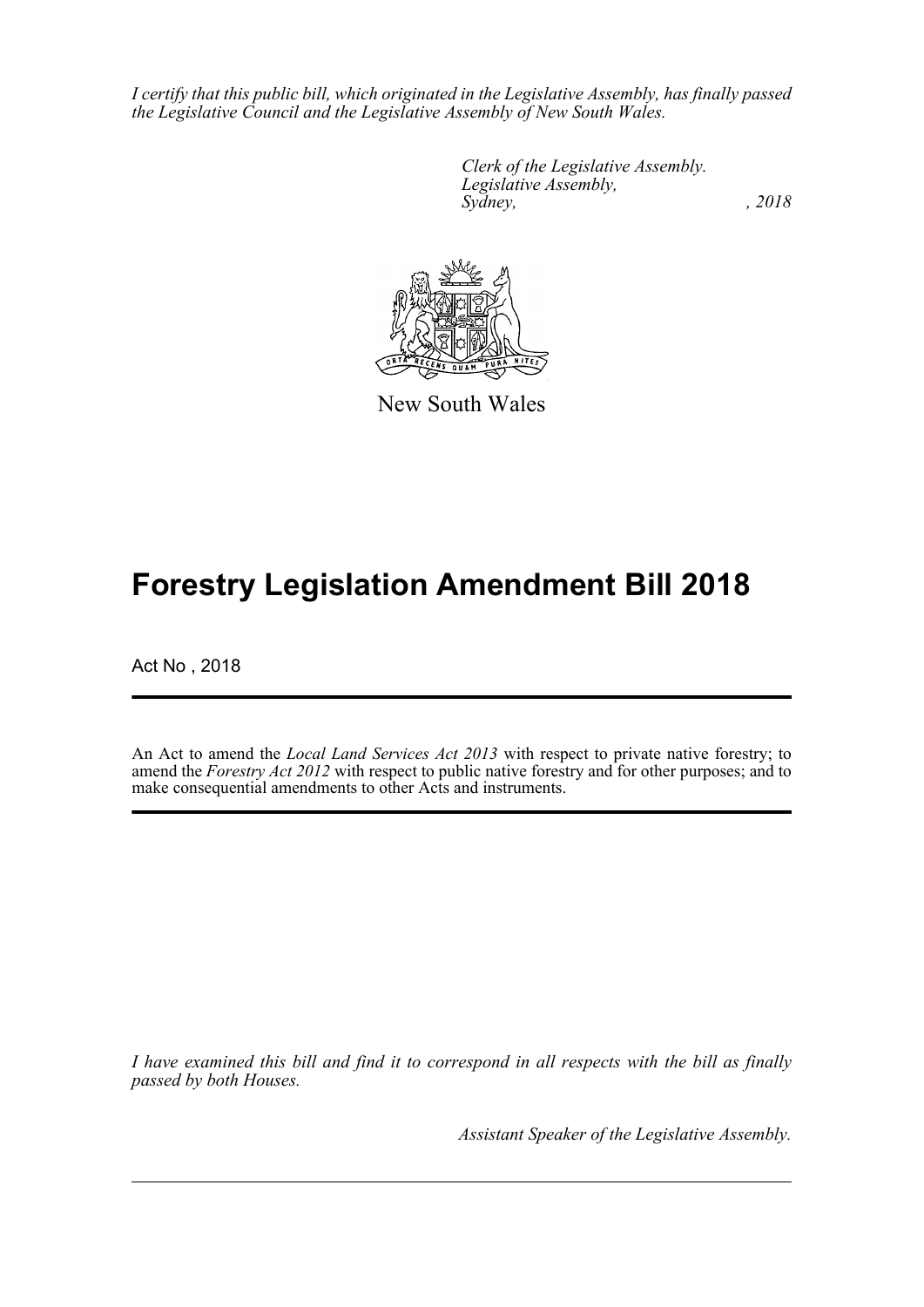# <span id="page-2-0"></span>**The Legislature of New South Wales enacts:**

## **1 Name of Act**

This Act is the *Forestry Legislation Amendment Act 2018*.

## <span id="page-2-1"></span>**2 Commencement**

This Act commences on a day or days to be appointed by proclamation.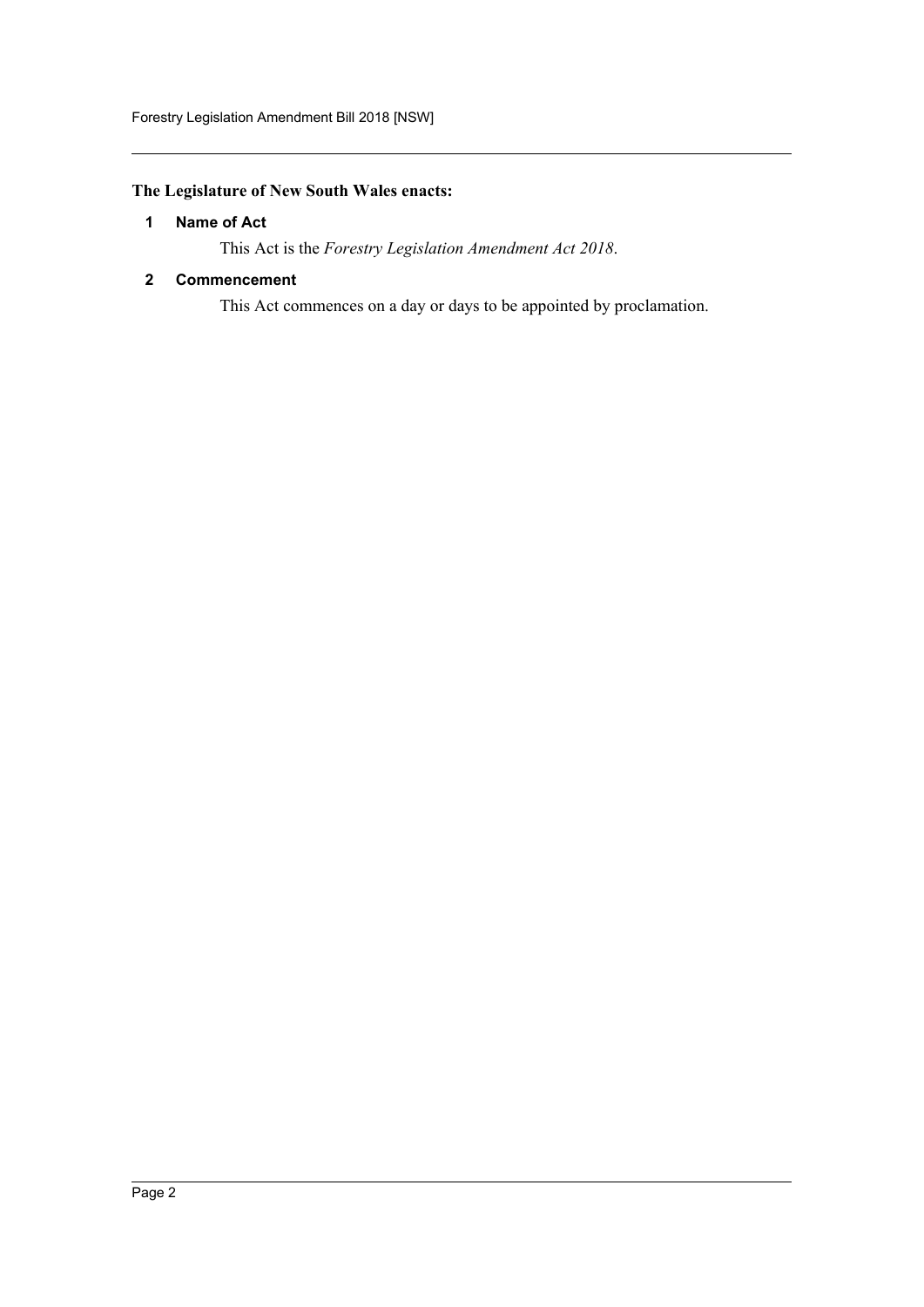# <span id="page-3-0"></span>**Schedule 1 Amendment of Local Land Services Act 2013 No 51**

## **[1] Section 14 Functions generally**

Insert after section 14 (1) (d1):

(d2) to exercise functions conferred on it by Part 5B,

## **[2] Section 60N Unauthorised clearing of native vegetation in regulated rural areas offence**

Insert after section 60N (1) (d):

(e) that the clearing is the carrying out of a forestry operation authorised under Part 5B (Private native forestry).

## **[3] Section 60N (1A)**

Insert after section 60N (1):

(1A) The defences under subsection (1) (a)–(c) do not apply if the clearing was the carrying out of a forestry operation in a State forest or other Crown-timber land to which an integrated forestry operations approval under Part 5B of the *Forestry Act 2012* applies.

## **[4] Section 60O Clearing authorised under other legislation**

Omit section 60O (i). Insert instead:

## (i) **Forestry operations authorisation**

The clearing was the carrying out of a forestry operation in a State forest or other Crown-timber land to which an integrated forestry operations approval under Part 5B of the *Forestry Act 2012* applies, being a forestry operation that is carried out in accordance with the approval.

## **[5] Section 60S Authorised clearing by landholders under codes**

Insert after section 60S (2):

(2A) The clearing of native vegetation is not authorised by a land management (native vegetation) code if the clearing is the carrying out of a forestry operation within the meaning of Part 5B (Private native forestry).

## **[6] Section 60ZF Obtaining approval for clearing of native vegetation**

Insert after section 60ZF (8):

- (8A) An approval under this Division may not be granted:
	- (a) to carry out forestry operations within the meaning of Part 5B, or
	- (b) to clear native vegetation on land to which a private native forestry plan under Part 5B applies.

## **[7] Section 60ZM Enforcement under Biodiversity Conservation Act 2016**

Insert at the end of the note to section 60ZM (1):

(d) Section 14.7A (Provisions relating to regulation or enforcement of native vegetation legislation).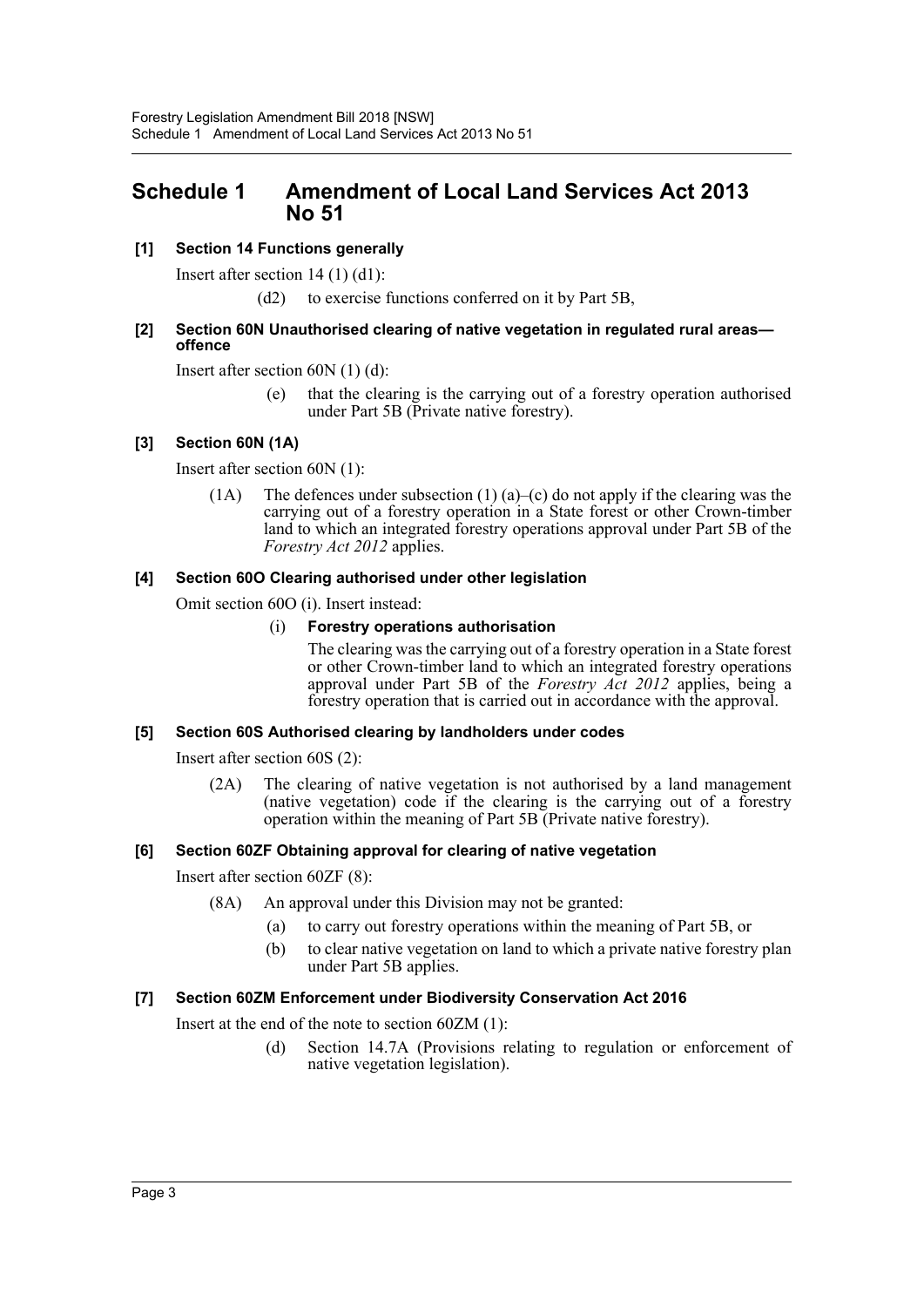## **[8] Part 5B**

Insert after Part 5A:

# **Part 5B Private native forestry**

## **Division 1 Preliminary**

## **60ZQ Definitions: Part 5B**

- (1) In this Part:
	- *forestry operations* means:
		- (a) logging operations—namely the cutting and removal of timber from land for the purpose of timber production, or
		- (b) the harvesting of forest products—namely the harvesting of the products of trees and other vegetation (other than timber) that are of economic value, or
		- (c) ongoing forest management operations—namely activities relating to the management of land for timber production such as thinning, burning and other silvicultural activities, or
		- (d) ancillary activities to enable or assist in the above operations such as the provision of roads, snig tracks, waterway crossings and temporary timber storage facilities.

*principles of ecologically sustainable forest management* means the following:

- (a) maintaining forest values for future and present generations, including: (i) forest biological diversity, and
	- (ii) the productive capacity and sustainability of forest ecosystems, and
	- (iii) the health and vitality of native forest ecosystems, and
	- (iv) soil and water quality, and
	- (v) the contribution of native forests to global geochemical cycles, and
	- (vi) the long term social and economic benefits of native forests, and
	- (vii) natural heritage values,
- (b) ensuring public participation, provision of information, accountability and transparency in relation to the carrying out of forestry operations,
- (c) providing incentives for voluntary compliance, capacity building and adoption of best-practice standards,
- (d) applying best-available knowledge and adaptive management processes to deliver best-practice forest management,
- (e) applying the precautionary principle (as referred to in section 6 (2) (a) of the *Protection of the Environment Administration Act 1991*) in preventing environmental harm.

*private native forestry code of practice*, in relation to forestry operations, means a code made under Division 2 in relation to those operations and in force.

*private native forestry plan* means a private native forestry plan approved (or taken to be approved) under this Part and in force.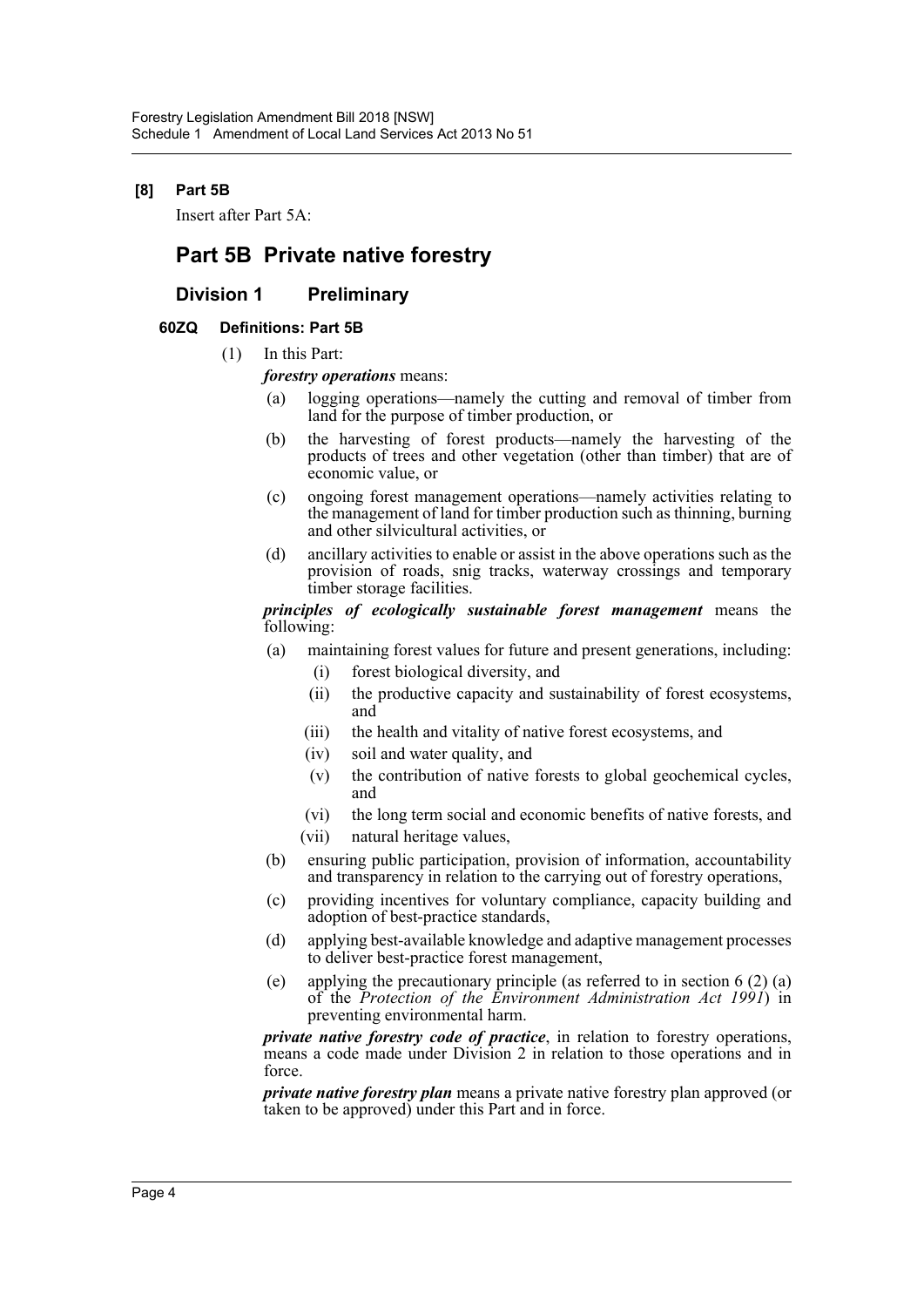**Note.** See clause 27 of Schedule 6 for provisions that deem continuing property vegetation plans under the former *Native Vegetation Act 2003*, and continuing private native forestry plans approved under former Part 5C of the *Forestry Act 2012*, to be private native forestry plans approved under this Part.

(2) Words and expressions used in this Part have (subject to this Part) the same meanings as in Part 5A.

## **60ZR Objects of Part**

The objects of this Part are:

- (a) to authorise the carrying out of private native forestry in accordance with principles of ecologically sustainable forest management, and
- (b) to protect biodiversity and water quality (including threatened species, populations and ecological communities under Part 7A of the *Fisheries Management Act 1994*) in connection with private native forestry operations, and
- (c) to enable landholders to carry out forestry operations in a sustainable manner in areas of the State to which this Part applies, and
- (d) to ensure that differences between private native forestry and native forestry operations in State forests or other Crown-timber land are recognised, including in the application of protocols, codes, standards and other instruments.

## **60ZS Area of State to which this Part applies**

- (1) This Part applies to any area of the State, other than the following:
	- (a) a State forest or other Crown-timber land within the meaning of the *Forestry Act 2012*,
	- (b) a plantation within the meaning of the *Plantations and Reafforestation Act 1999*,
	- (c) national park estate and other conservation areas referred to in section  $60A$  (b),
	- (d) land that is declared as a marine park or an aquatic reserve under the *Marine Estate Management Act 2014*,
	- (e) land that is subject to a private land conservation agreement under the *Biodiversity Conservation Act 2016*,
	- (f) land that is subject to be set aside under a requirement made in accordance with a land management (native vegetation) code under Part 5A,
	- (g) land that is or was subject to a requirement to take remedial action to restore or protect the biodiversity values of the land under Part 5A or under the *Biodiversity Conservation Act 2016*, the *Native Vegetation Act 2003* or the *National Parks and Wildlife Act 1974*,
	- (h) land that is subject to an approved conservation measure that was the basis for other land being biodiversity certified under Part 8 of the *Biodiversity Conservation Act 2016* or under any Act repealed by that Act,
	- (i) land that is an offset under a property vegetation plan made under the *Native Vegetation Act 2003* that remains in force or is a set aside area under a Ministerial order under Division 3 of Part 6 of the *Native Vegetation Regulation 2013* that remains in force,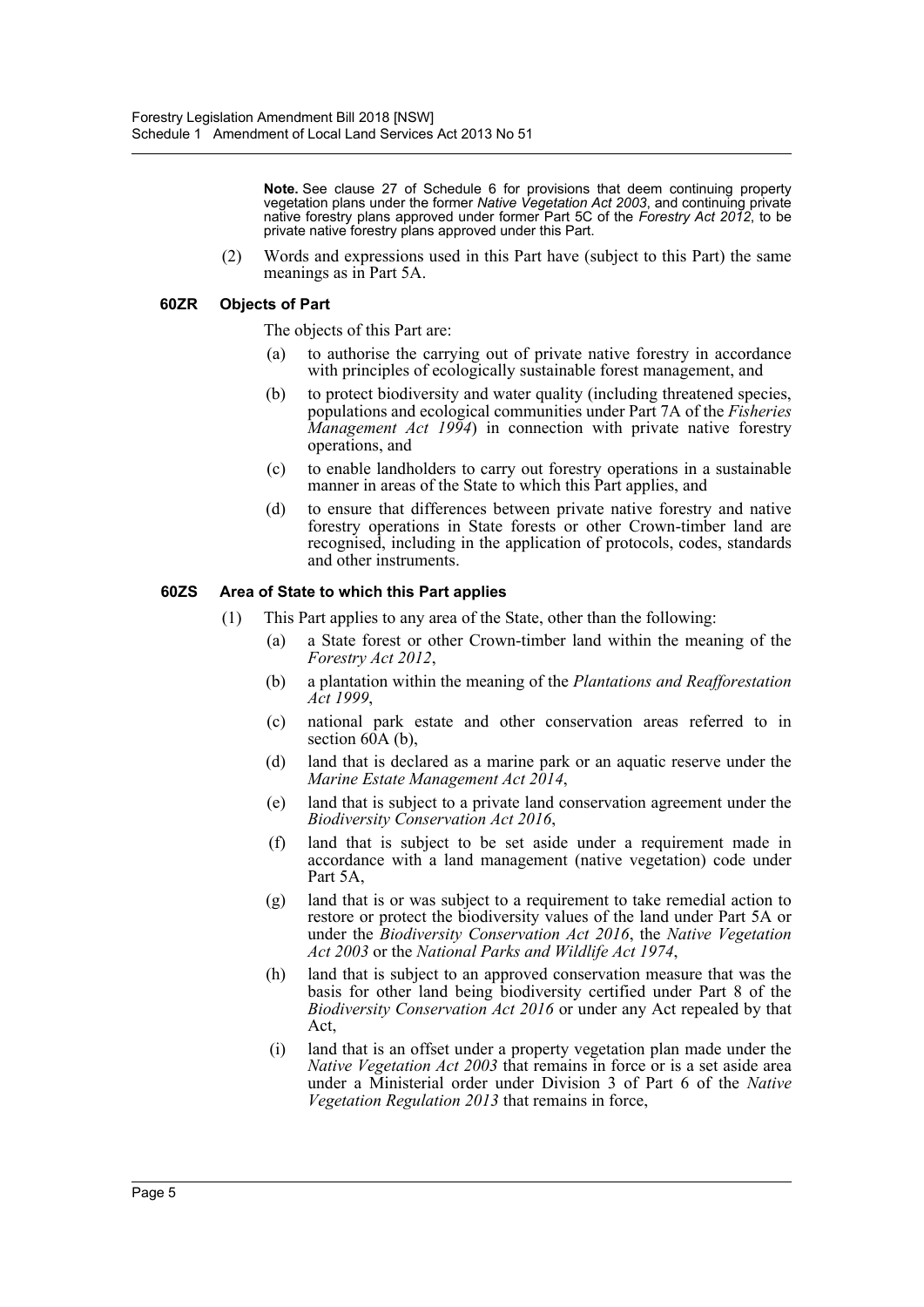- (j) any area in which forestry operations cannot be carried out because of the requirements of any other Act or statutory instrument or any agreement or court order.
- (2) The regulations may amend this section for the purposes of adding or removing areas of the State to which this Part applies (or of revising references to areas of the State).

## **Division 2 Private native forestry codes of practice**

## **60ZT Responsibility for preparation and making of codes**

- (1) The Minister is responsible for preparing and making private native forestry codes of practice under this Division.
- (2) The Minister may make a private native forestry code of practice only with the concurrence of the Minister administering the *Biodiversity Conservation Act 2016* and of the Minister administering Part 5A of this Act. The Minister is also required to consult the Minister administering Part 7A of the *Fisheries Management Act 1994*.
- (3) A private native forestry code of practice is to make provision for or with respect to the carrying out of forestry operations to which private native forestry plans apply, including provisions relating to:
	- (a) notification of the commencement and cessation of forestry operations, and
	- (b) biodiversity conservation, and
	- (c) the prevention of water pollution, and
	- (d) threatened species, populations and ecological communities under Part 7A of the *Fisheries Management Act 1994*, and
	- (e) the provision of information about forestry operations to Local Land Services and the public, and
	- (f) any other matter prescribed by the regulations.
- (4) A private native forestry code of practice is to specify the land to which it applies.
- (5) When preparing or giving concurrence to a private native forestry code of practice, the relevant Ministers are to have regard to the objects of this Part.
- (6) A private native forestry code of practice is to be published on the NSW legislation website. **Note.** See clause 29 of Schedule 6 for provisions that continue existing private native forestry codes of practice in force until new codes are made under this Division.

## **60ZU Public consultation on proposed codes**

- (1) Before a private native forestry code of practice is made, the proposed code is to be made publicly available for a period of at least 4 weeks.
- (2) During that period, any person may make a written submission to the Minister on the proposed code. The Minister may (but need not) make publicly available the submissions made on the proposed code (or a summary of or report on any such submissions).
- (3) The Minister is, before making a private native forestry code of practice, to consider any submissions duly made on the proposed code.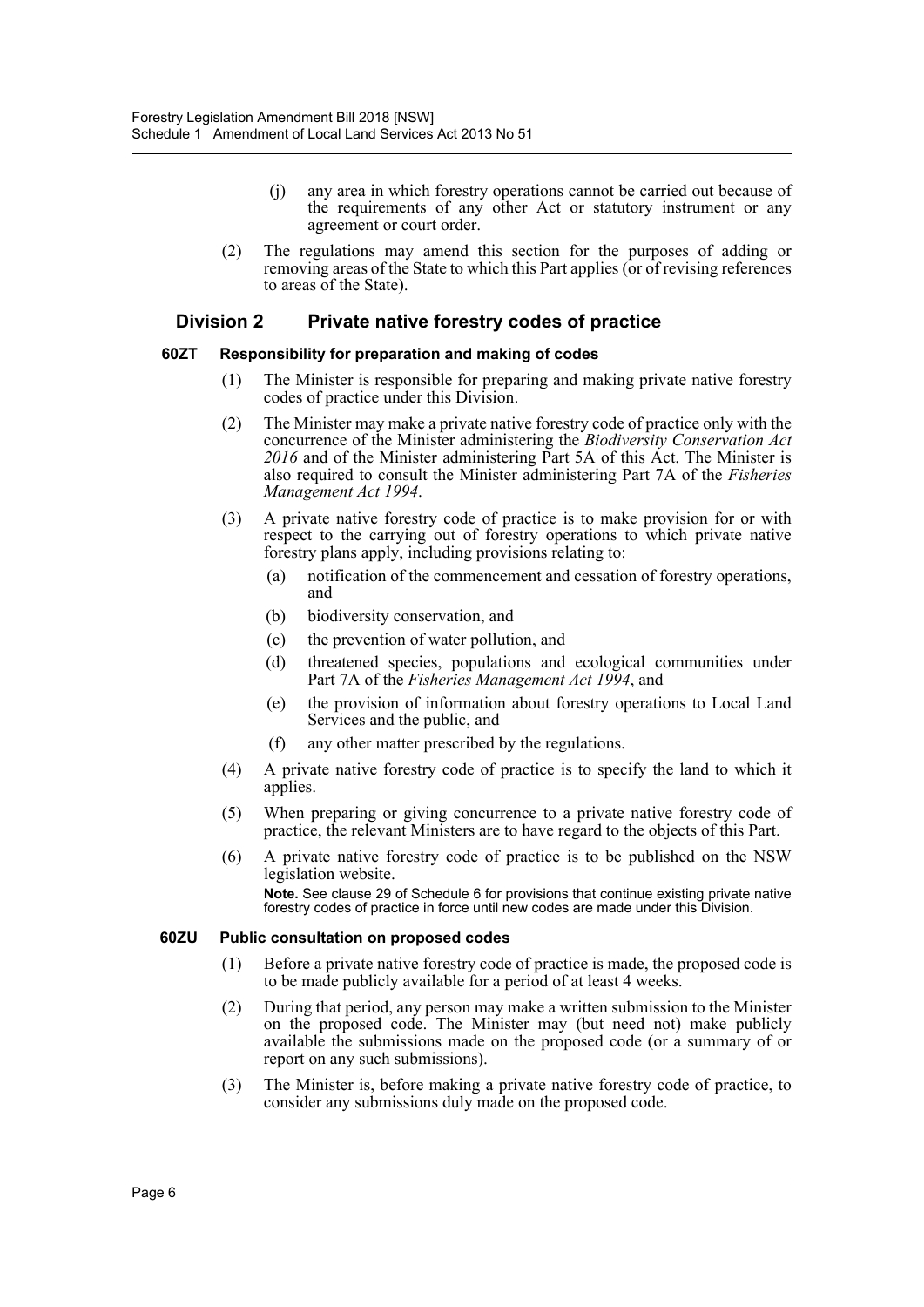- (4) If substantial changes are proposed to be made to a proposed code following public consultation, the Minister may undertake further public consultation on the revised proposed code.
- (5) A failure to comply with a requirement under this section in relation to a proposed code of practice does not prevent the code being made, or invalidate the code once it is made.
- (6) The regulations may make further provision for or with respect to public consultation under this section.

## **60ZV Amendment or repeal of codes**

- (1) A private native forestry code of practice may be amended or repealed in the same way as a code may be made.
- (2) Public consultation under section 60ZU applies to the amendment or repeal of a private native forestry code of practice.
- (3) However, the Minister may:
	- (a) dispense with public consultation on any amendment of a code if satisfied it should be dispensed with because of the minor nature or urgency of the matter, and
	- (b) dispense with any concurrence of, or consultation with, another Minister on any amendment of a code if satisfied it should be dispensed with because of the minor nature of the matter.
- (4) A code that amends or replaces a code extends to forestry operations under a private native forestry plan that was approved before the amendment or replacement (despite anything to the contrary in the plan) unless the amended or replaced code otherwise provides.

## **Division 3 Private native forestry plans**

## **60ZW Authorised private native forestry operations**

- (1) Forestry operations are authorised by this Part if they are forestry operations to which a private native forestry plan applies.
- (2) A private native forestry plan does not authorise the carrying out of forestry operations on any part of the land to which the plan applies that becomes, after the approval of the plan, an area of the State to which this Part does not apply. **Note.** Section 60N provides that it is a defence to the offence of clearing native vegetation in a rural area of the State under that section if (among other things) the clearing comprises forestry operations authorised under this Part (the offence of unauthorised clearing of native vegetation carries a maximum penalty ranging from \$500,000 to \$5 million). Clause 8 of *State Environmental Planning Policy (Vegetation in Non-Rural Areas) 2017* provides that authority is not required under that Policy for the clearing of native vegetation in a non-rural area of the State if the clearing comprises forestry operations authorised under this Part (a similar maximum penalty applies under environmental planning and assessment legislation for the relevant offences under that legislation).

## **60ZX Landholders may submit draft private native forestry plans**

- (1) A landholder or group of landholders may submit a draft private native forestry plan to Local Land Services for approval under this Part. Any person may submit the draft plan on behalf of the landholder or group of landholders.
- (2) A draft plan cannot be submitted for approval without the consent in writing of:
	- (a) all landholders of land to which the plan applies, and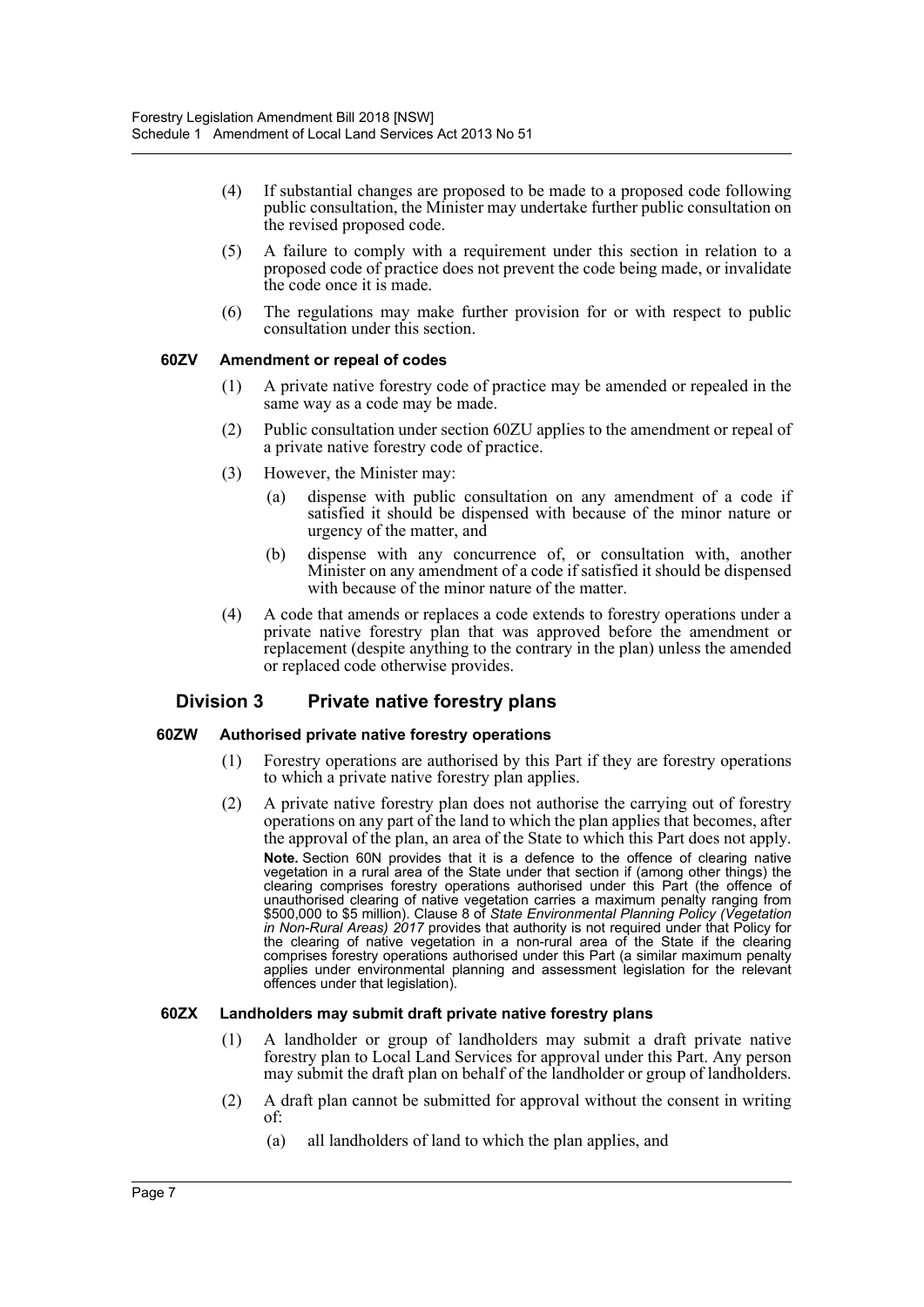- (b) all persons who have a forestry right (within the meaning of section 87A of the *Conveyancing Act 1919*) in the land to which the plan applies, and
- (c) any other person who has an interest in the land prescribed by the regulations.
- (3) A draft plan must be in the form approved by Local Land Services and contain or be accompanied by the information required by that form.
- (4) The regulations may make provision for or with respect to the fees payable in connection with a draft plan submitted for approval under this Part.

## **60ZY Approval of private native forestry plans by Local Land Services**

- (1) A private native forestry plan has effect only if it is approved by Local Land Services.
- (2) In determining whether to approve a draft plan (with or without modification), Local Land Services is to have regard to the following:
	- (a) whether forestry operations can be carried out under the plan in accordance with the applicable private native forestry code of practice,
	- (b) any other matters required by the regulations.
- (3) An approved private native forestry plan must:
	- (a) identify the land to which the plan applies and on which forestry operations are to be carried out (by means of a map and any other identification particulars), and
	- (b) specify the kinds of forestry operations that are authorised to be carried out, and
	- (c) specify the period for which the plan is to have effect, and
	- (d) include such other details or information as may be required by the regulations.
- (4) An approval under this Part is not an approval of an activity for the purposes of Part 5 of the *Environmental Planning and Assessment Act 1979*.

## **60ZZ Duration, variation and termination of private native forestry plans**

- (1) A private native forestry plan has effect, subject to this section, for such period (not exceeding 15 years) as is specified in the plan.
- (2) A private native forestry plan may be terminated by Local Land Services:
	- (a) by notice to the landholder for the reasons stated in the notice, or
	- (b) on application by the landholder for the surrender of the plan.
- (3) Local Land Services may not terminate a private native forestry plan by notice to the landholder unless it is satisfied that:
	- (a) approval of the plan was obtained as a result of false or misleading information provided by or on behalf of the landholder, or
	- (b) a requirement imposed by the plan or by an applicable private native forestry code of practice has been contravened by the landholder or by a person carrying out forestry operations on behalf of the landholder, or
	- (c) no further forestry operations to which the plan applies are to be carried out.
- (4) A private native forestry plan may be varied by Local Land Services on application by the landholder.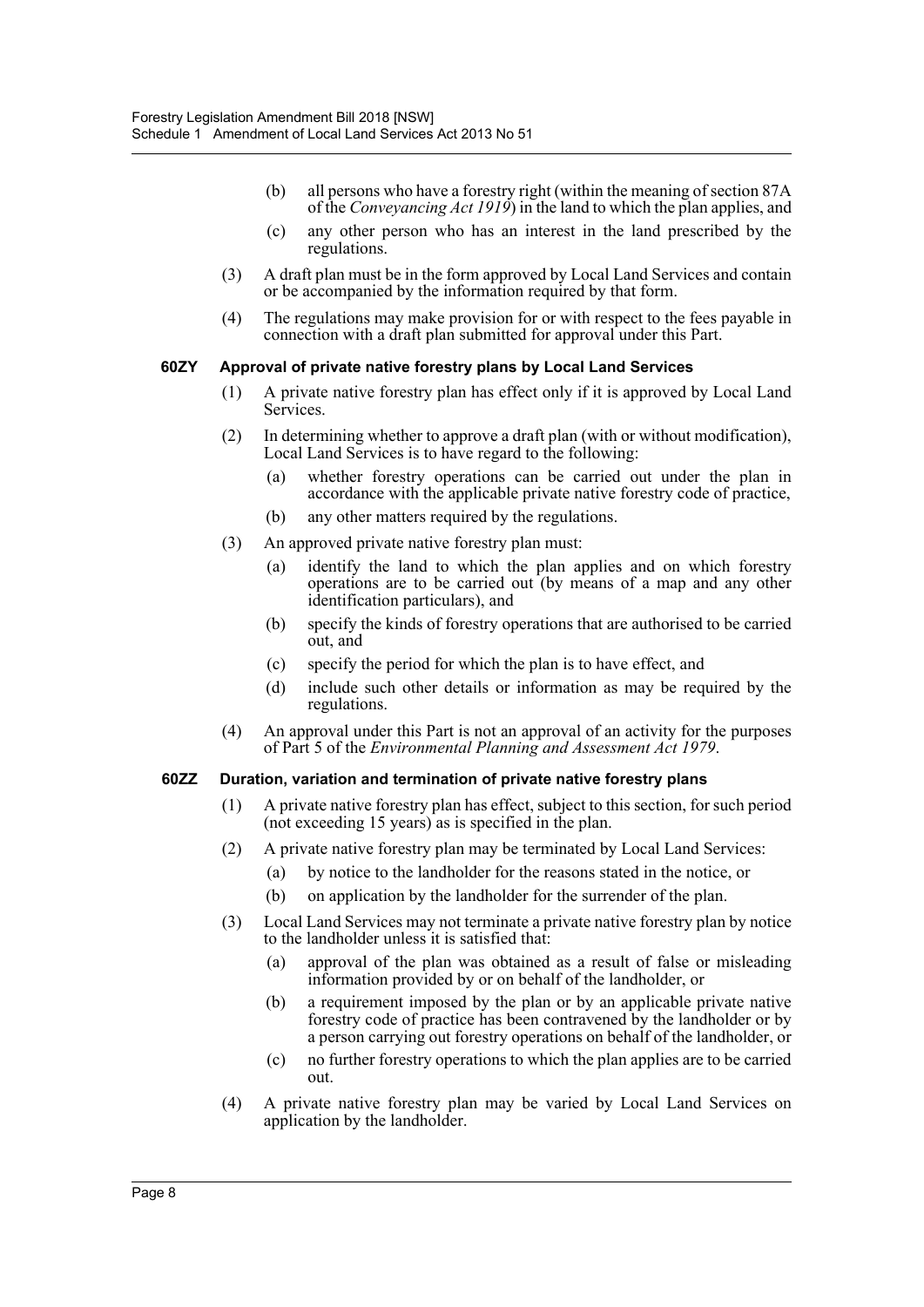- (5) Sections 60ZX and 60ZY apply in relation to the variation of a private native forestry plan in the same way as those sections apply in relation to the submission and approval of a draft private native forestry plan.
- (6) A variation of a private native forestry plan may change the landholder authorised by the plan to carry out forestry operations. If the ownership of the land concerned changes, the new landholder is entitled to a variation of the plan to authorise the new landholder to carry out forestry operations in accordance with the existing terms of the plan.
- (7) The regulations may make provision for or with respect to the termination or variation of a private native forestry plan (including the fees payable in connection with an application to vary a plan).

## **Division 4 Enforcement and other provisions**

## **60ZZA Offence of contravening requirements of plan or code of practice**

(1) A person who contravenes a requirement imposed by a private native forestry plan or by an applicable private native forestry code of practice is guilty of an offence.

Maximum penalty:

- (a) for an offence that was committed intentionally and that caused or was likely to cause significant harm to the environment:
	- (i) in the case of a corporation—\$5 million, or
	- (ii) in the case of an individual—\$1 million, or
- (b) for any other offence:
	- (i) in the case of a corporation—\$2 million, or
	- (ii) in the case of an individual—\$500,000.
- (2) This section applies to requirements (however described) imposed on relevant landholders or on persons carrying out forestry operations and whether arising before, during or after the carrying out of forestry operations.
- (3) The higher maximum penalty under this section does not apply unless:
	- (a) the prosecution establishes (to the criminal standard of proof) that the offence was committed intentionally and caused or was likely to cause significant harm to the environment, and
	- (b) the court attendance notice or application commencing the proceedings alleged that those factors applied to the commission of the offence.

If any such allegation in the notice or application is not established by the prosecution, the lower maximum penalty under this section applies (whether or not the notice or application is amended).

(4) This section does not operate to preclude the commission of an offence under Part 5A, the *Environmental Planning and Assessment Act 1979*, the *Protection of the Environment Operations Act 1997*, the *Biodiversity Conservation Act 2016* or Part 7A of the *Fisheries Management Act 1994* in relation to the carrying out of forestry operations.

**Note.** Section 122 (2) of the *Protection of the Environment Operations Act 1997* provides a defence to the offence of polluting waters under that Act if the act was the carrying out of a forestry operation authorised by a private native forestry plan and was carried out in accordance with that plan and the applicable private native forestry code of practice. A similar defence applies to an offence relating to the protection of animals and plants under Part 2 of the *Biodiversity Conservation Act 2016* (section 2.8 (1) (h)) and of fish under Part 7A of the Fisheries Management Act 1994 (section 220ZF (1) (b3) and (b4)).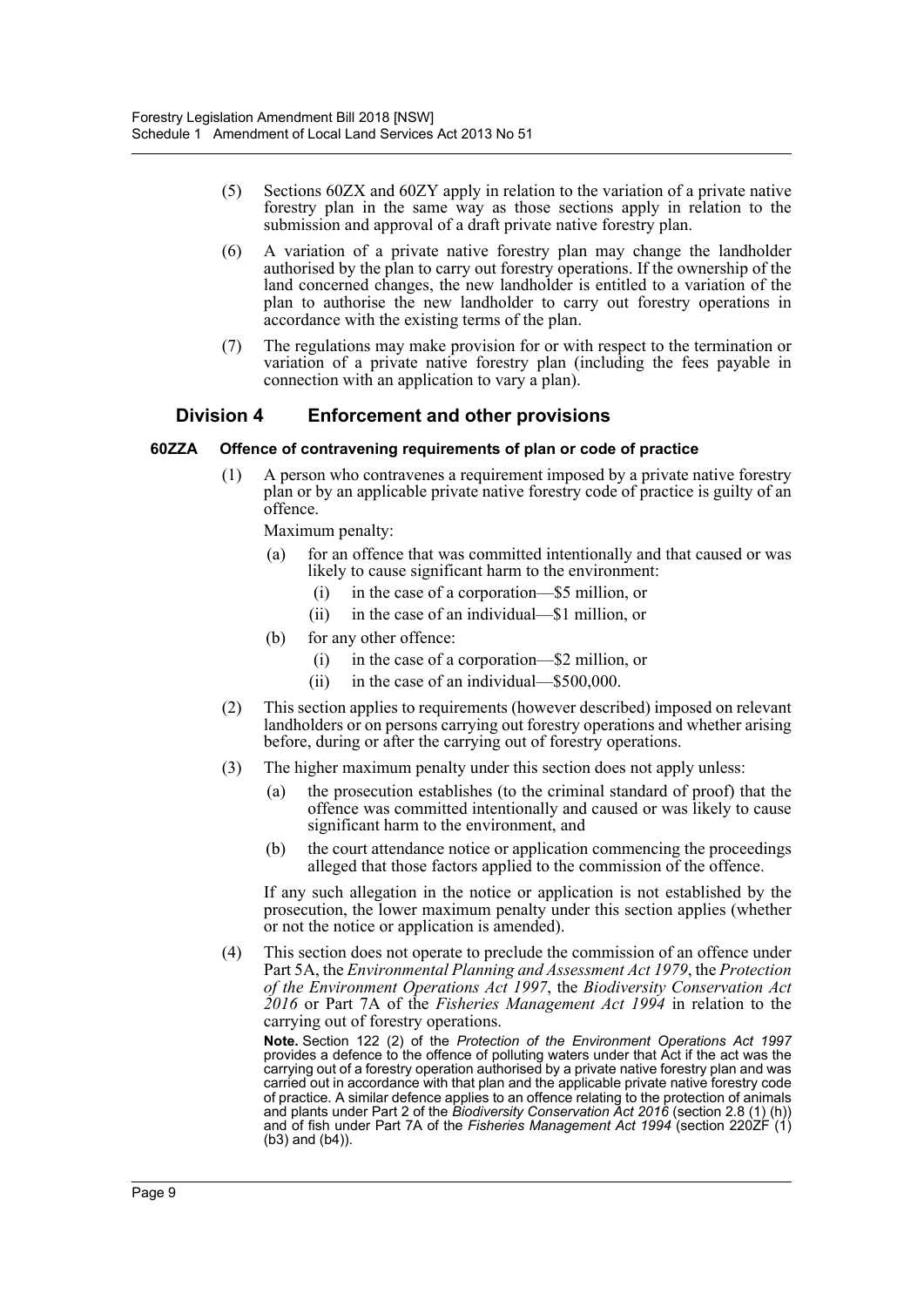## **60ZZB Enforcement functions of EPA**

- (1) The Environment Protection Authority has the function of monitoring the carrying out of forestry operations to which this Part applies and the function of enforcing compliance with the requirements for forestry operations under this Part.
- (2) The *Biodiversity Conservation Act 2016* contains provisions relating to the enforcement of this Part, and accordingly:
	- (a) functions under Part 11 of this Act (Powers of authorised officers) are not exercisable in relation to any matter arising under this Part, and
	- (b) proceedings for an offence against this Part or the regulations under this Part cannot be instituted under Part 12 of this Act (Enforcement provisions) and that Part does not apply to any such alleged offence.

**Note.** This Part (in addition to Part 5A) is native vegetation legislation (and offences under this Part are native vegetation offences) for the purposes of the *Biodiversity Conservation Act 2016*. Accordingly, the following provisions of that Act apply (to the extent specified in those provisions) to the enforcement of this Part:

- (a) Part 11 (Regulatory compliance mechanisms),
- (b) Part 12 (Investigation powers),
- (c) Part 13 (Criminal and civil proceedings),
- (d) Section 14.7A (Provisions relating to regulation or enforcement of native vegetation legislation).
- (3) The Environment Protection Authority may make recommendations to Local Land Services with respect to the termination or variation of a private native forestry plan as a result of information obtained by the Authority in the exercise of its functions under this section.
- (4) In this section:

*enforcing compliance* includes instituting criminal or civil proceedings. *monitoring* includes investigating and reporting.

## **60ZZC Regulations: Part 5B**

- (1) Regulations made under this Part are to be made on the joint recommendation of the Minister and the Minister administering the *Biodiversity Conservation Act 2016*.
- (2) In addition to any other regulations specifically authorised by this Part, the regulations may make provision for or with respect to the carrying out of forestry operations to which private native forestry plans apply.

## **[9] Schedule 5A Allowable activities clearing of native vegetation**

Omit "Part 5 of this Schedule sets out special provisions that apply to land subject to a private native forestry plan." wherever occurring in the notes to Parts 2 and 3.

## **[10] Schedule 5A, Part 5**

Omit the Part.

## **[11] Schedule 6 Savings, transitional and other provisions**

Omit "Part 2" from clause 1 (4). Insert instead "this Schedule".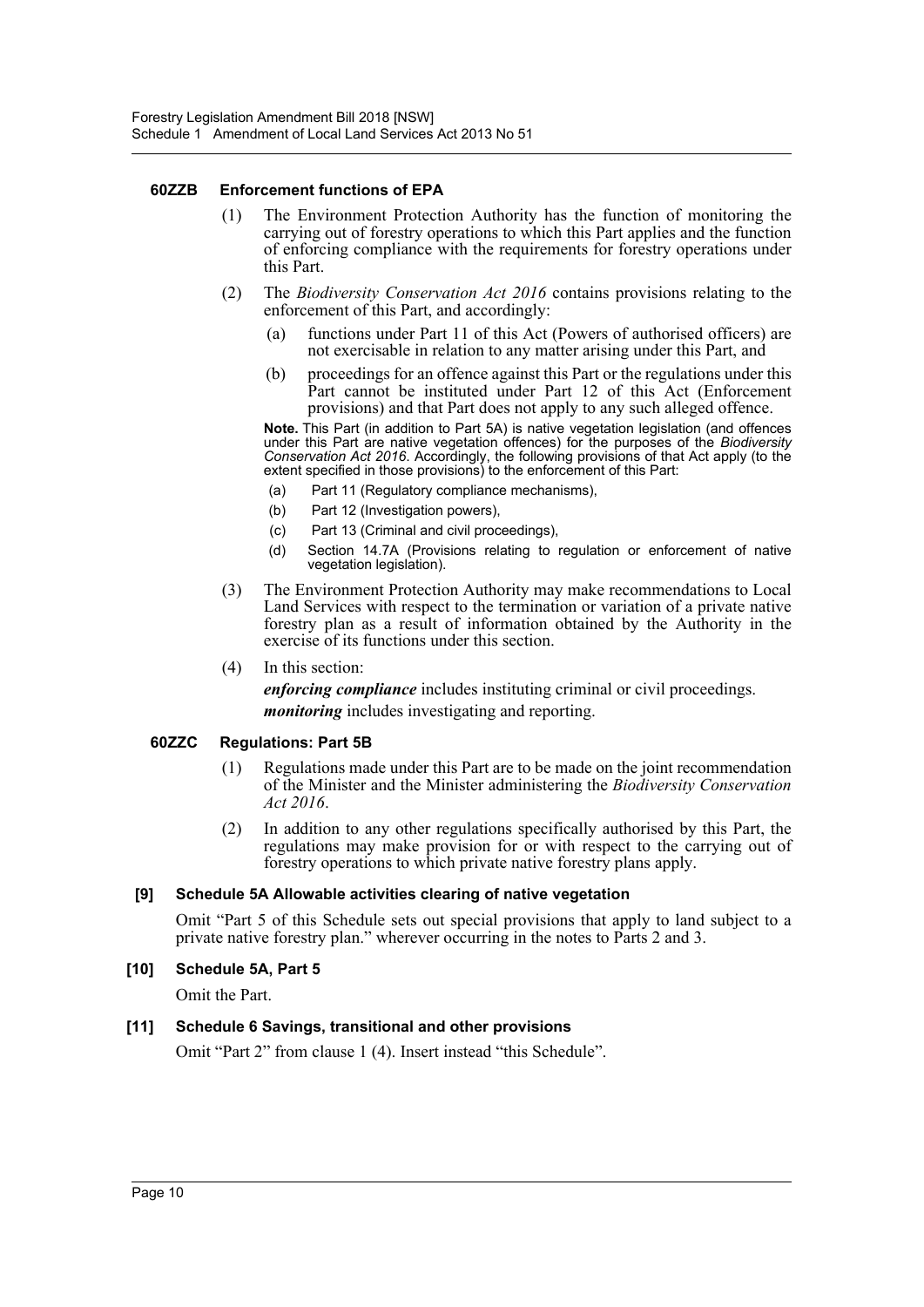## **[12] Schedule 6, Part 5**

Insert at the end of the Schedule:

# **Part 5 Provisions consequent on enactment of Forestry Legislation Amendment Act 2018**

## **26 Definitions**

*amending Act* means the *Forestry Legislation Amendment Act 2018*.

*former PNF provisions* means Part 5C of the *Forestry Act 2012*, as in force before its repeal by the amending Act.

#### **27 Private native forestry plans approved or pending under the former PNF provisions**

- (1) On the commencement of Part 5B of this Act (as inserted by the amending Act):
	- (a) a private native forestry plan approved under the former PNF provisions and in force on the repeal of those former provisions, or
	- (b) a property vegetation plan that was approved under the *Native Vegetation Act 2003* and that was taken to be a private native forestry plan under the former PNF provisions (being a plan in force on the repeal of those former provisions),

is taken to be approved as a private native forestry plan under Part 5B of this Act.

(2) A draft private native forestry plan that was submitted to the regulatory authority under section 69ZE of the *Forestry Act 2012* before the repeal of that section by the amending Act, and that was pending approval by the regulatory authority on that repeal, is taken to be a draft plan submitted to Local Land Services under section 60ZX.

## **28 Saving of previously registered plans that run with land**

A private native forestry plan that was registered by the Registrar-General in accordance with section 69ZI of the *Forestry Act 2012* before the repeal of that section by the amending Act is not affected by the repeal of that section by the amending Act, and that section continues to apply to that registered plan despite its repeal.

## **29 Saving of existing PNF codes of practice**

- (1) Until a private native forestry code of practice made under Part 5B of this Act otherwise provides, the following component document that applies to any forestry operations is, for the purposes of that Part, the *private native forestry code of practice* in relation to those forestry operations:
	- (a) the *Private Native Forestry Code of Practice for Northern NSW* published in the Gazette on 16 August 2013,
	- (b) the *Private Native Forestry Code of Practice for Southern NSW* published in the Gazette on 8 February 2008,
	- (c) the *Private Native Forestry Code of Practice for the River Red Gum Forests* published in the Gazette on 8 February 2008,
	- (d) the *Private Native Forestry Code of Practice for Cypress and Western Hardwood Forests* published in the Gazette on 8 February 2008.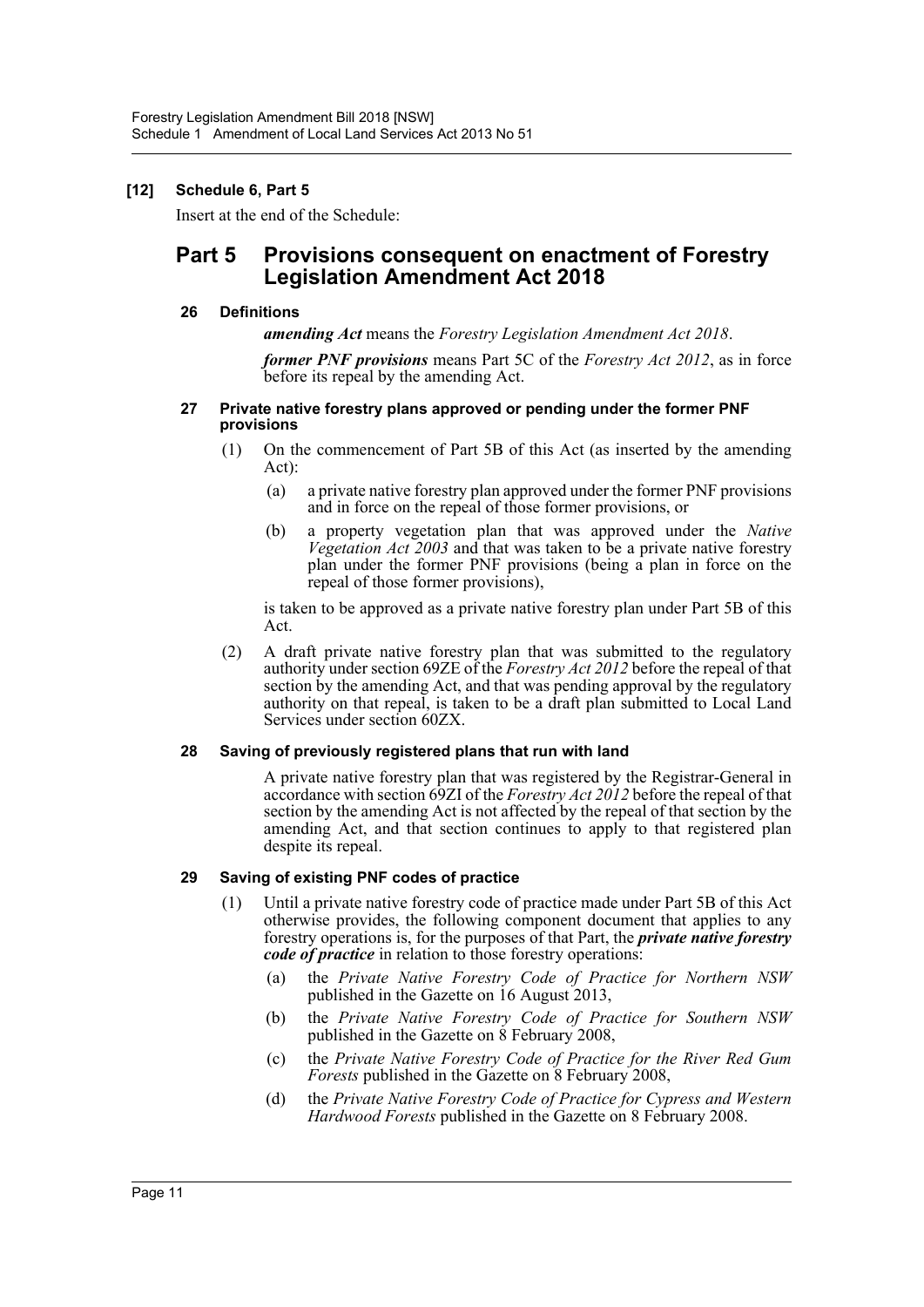(2) The regulations under Part 1 of this Schedule may amend any such code while it continues to apply to forestry operations.

## **30 Proceedings for certain offences**

Proceedings for an offence against this Act arising from the carrying out of forestry operations within the meaning of Part 5B (as inserted by the amending Act) and that has been committed since 25 August 2017 but before the commencement of Schedule 3.1 to the amending Act may be taken by the Environment Protection Authority.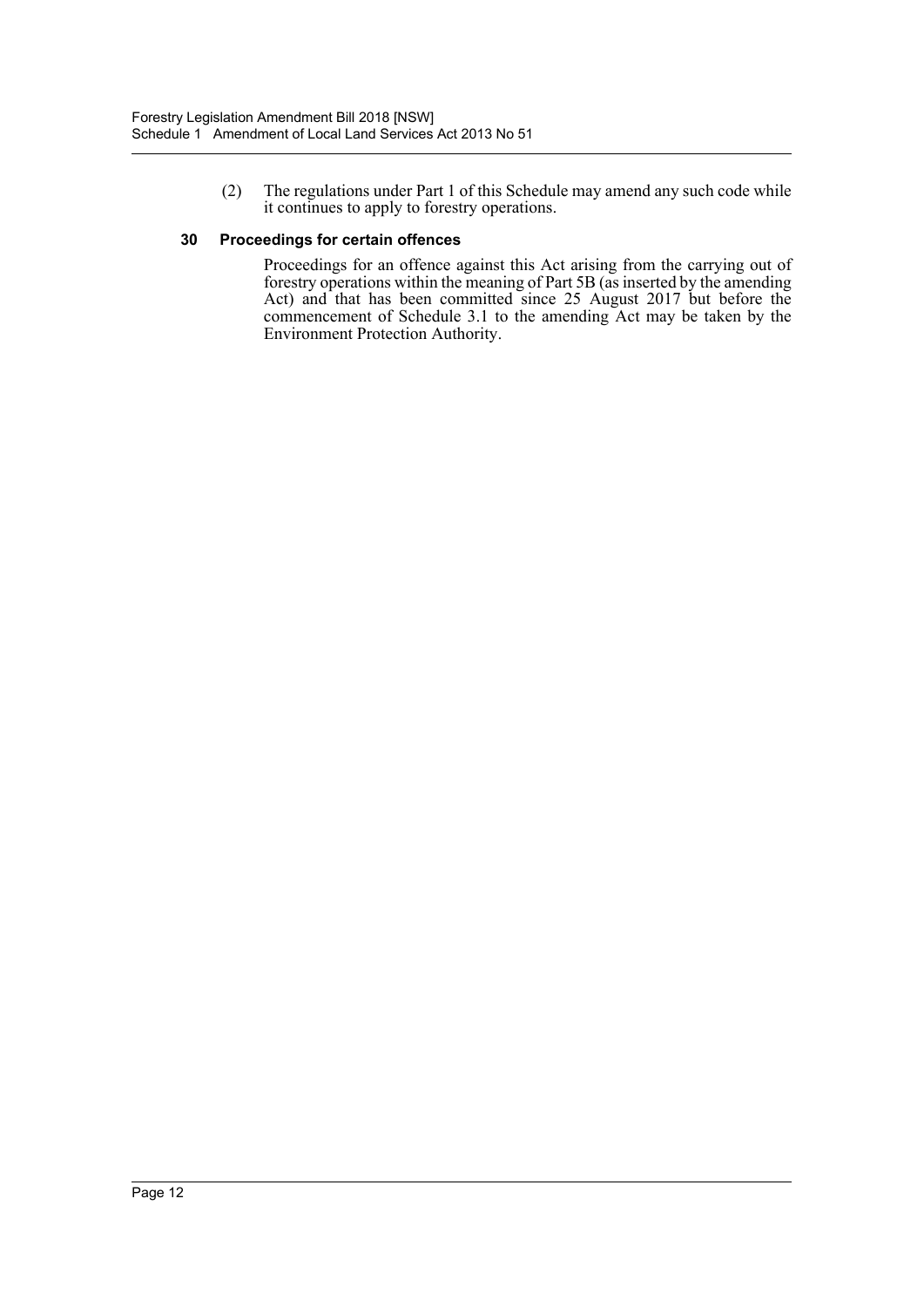# <span id="page-13-0"></span>**Schedule 2 Amendment of Forestry Act 2012 No 96**

## **[1] Section 3 Definitions**

Omit paragraphs (c) and (d) from the definition of *forestry operations* in section 3 (1). Insert instead:

- (c) ongoing forest management operations, namely, activities relating to the management of land for timber production such as thinning, burning and other silvicultural activities and bush fire hazard reduction, or
- (d) ancillary activities to enable or assist in the above operations such as the provision of roads, snig tracks, waterway crossings and temporary timber storage facilities.

## **[2] Section 3 (1), definition of "State forest"**

Omit "or under the former Act".

Insert instead ", the former Act or the former *Forestry Act 1909*".

## **[3] Section 39 General provisions relating to licences**

Insert after section 39 (4):

(5) Subject to the regulations, a licence does not authorise the taking of timber or forest products on or from land that is identified in an integrated forestry operations approval as an environmentally significant area.

## **[4] Section 45 Small quantity authorisations**

Insert after section 45 (4):

(5) Subject to the regulations, a small quantity authorisation does not authorise the taking of timber or forest products on or from land that is identified in an integrated forestry operations approval as an environmentally significant area.

## **[5] Section 61 Ancillary provisions relating to forest permits**

Omit section 61 (1). Insert instead:

- (1) A forest permit may not be issued in respect of land within a flora reserve except:
	- (a) in accordance with the working plan for the reserve, and
	- (b) in the case of a permit authorising the occupation of the land—with the approval of the Minister.

## **[6] Section 68A**

Insert after section 68:

## **68A Recovery by land manager of fees or other amounts**

Any fee or other amount due or payable to a land manager in respect of a forest permit or forest lease, or in respect of the provision of services or facilities under this Act, may be recovered by the land manager as a debt in a court of competent jurisdiction.

## **[7] Sections 69A (2) and 69N (1)**

Omit "Minister for Primary Industries" wherever occurring.

Insert instead "Minister for Lands and Forestry".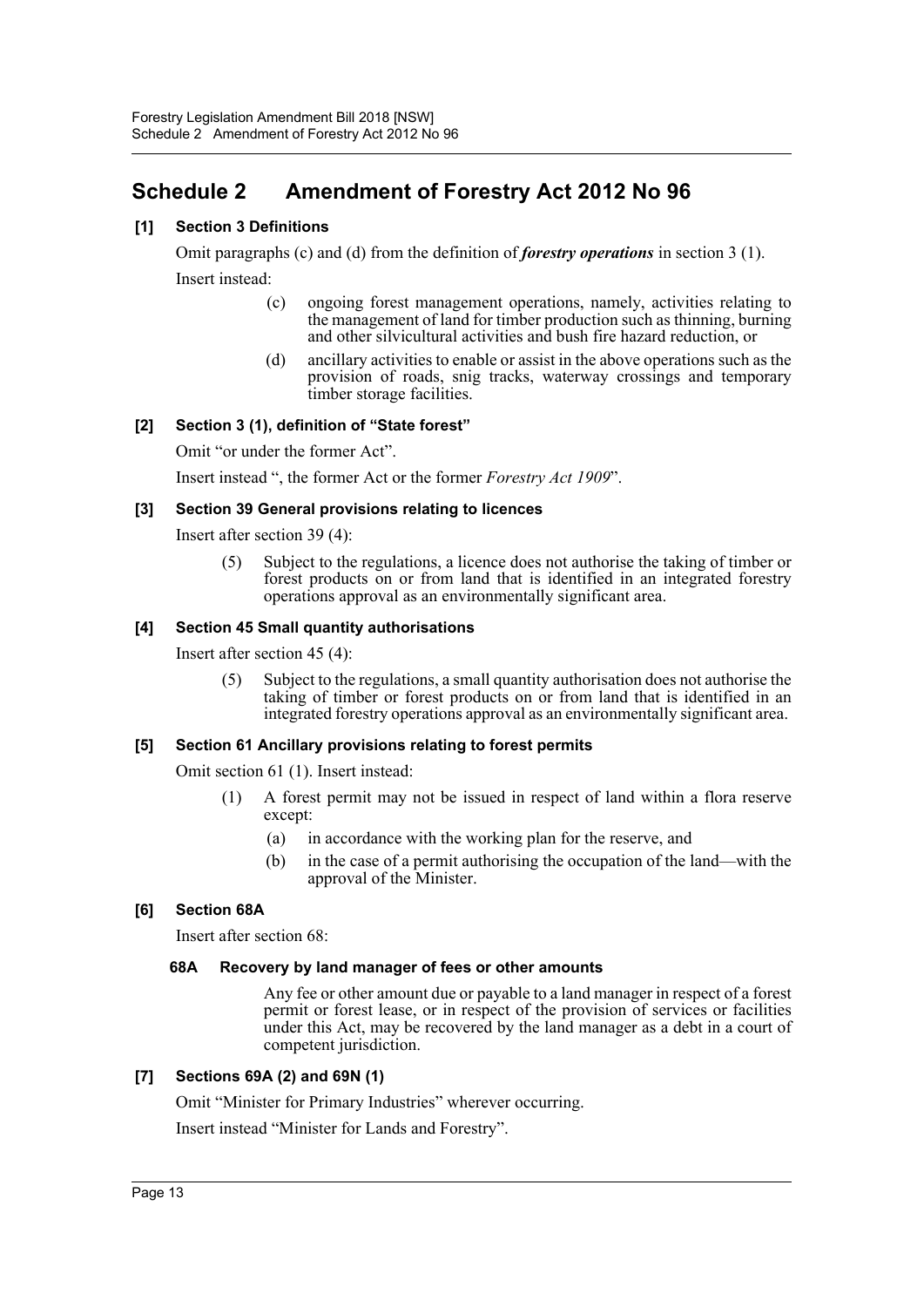## **[8] Section 69D Public consultation on making agreement**

Omit section 69D (2) (a). Insert instead:

(a) giving at least 28 days public notice of the making of the proposed agreement, and

## **[9] Section 69D (2) (b)**

Omit the paragraph. Insert instead:

(b) making the proposed agreement publicly accessible during that period of public notice, and

## **[10] Section 69F Public consultation on amendment or revocation of agreement**

Omit section 69F (2) (a). Insert instead:

(a) giving at least 28 days public notice of the proposed amendment or revocation, and

## **[11] Section 69F (2) (b)**

Omit the paragraph. Insert instead:

(b) making the proposed amendment or revocation publicly accessible during that period of public notice, and

#### **[12] Section 69G Review of agreements and related integrated forestry operations approvals**

Omit section 69G (4). Insert instead:

- (4) Those Ministers are to ensure that the public is given an opportunity to participate in the review. The public participation is to include the following:
	- (a) giving at least 28 days public notice of the review (including notice of the proposed terms of reference of the review),
	- (b) inviting representations in connection with the proposed terms of reference within the time specified in the notice, and the consideration of any such representations before the terms of reference are settled,
	- (c) giving public notice of whether any changes are proposed to the forest agreement or to the integrated forestry operations approval,
	- (d) making the proposed changes publicly accessible for at least 28 days after the notice is given,
	- (e) inviting representations in connection with any proposed changes within the time specified in the notice,
	- (f) consideration of any such representation before a decision is made on the outcome of the review and any changes are made.

## **[13] Section 69G (7)**

Omit the subsection.

**[14] Section 69H Annual Parliamentary reports and tabling of documents by Minister** Omit "the Department of Premier and Cabinet" from section 69H (2).

Insert instead "a Public Service agency responsible to the Minister".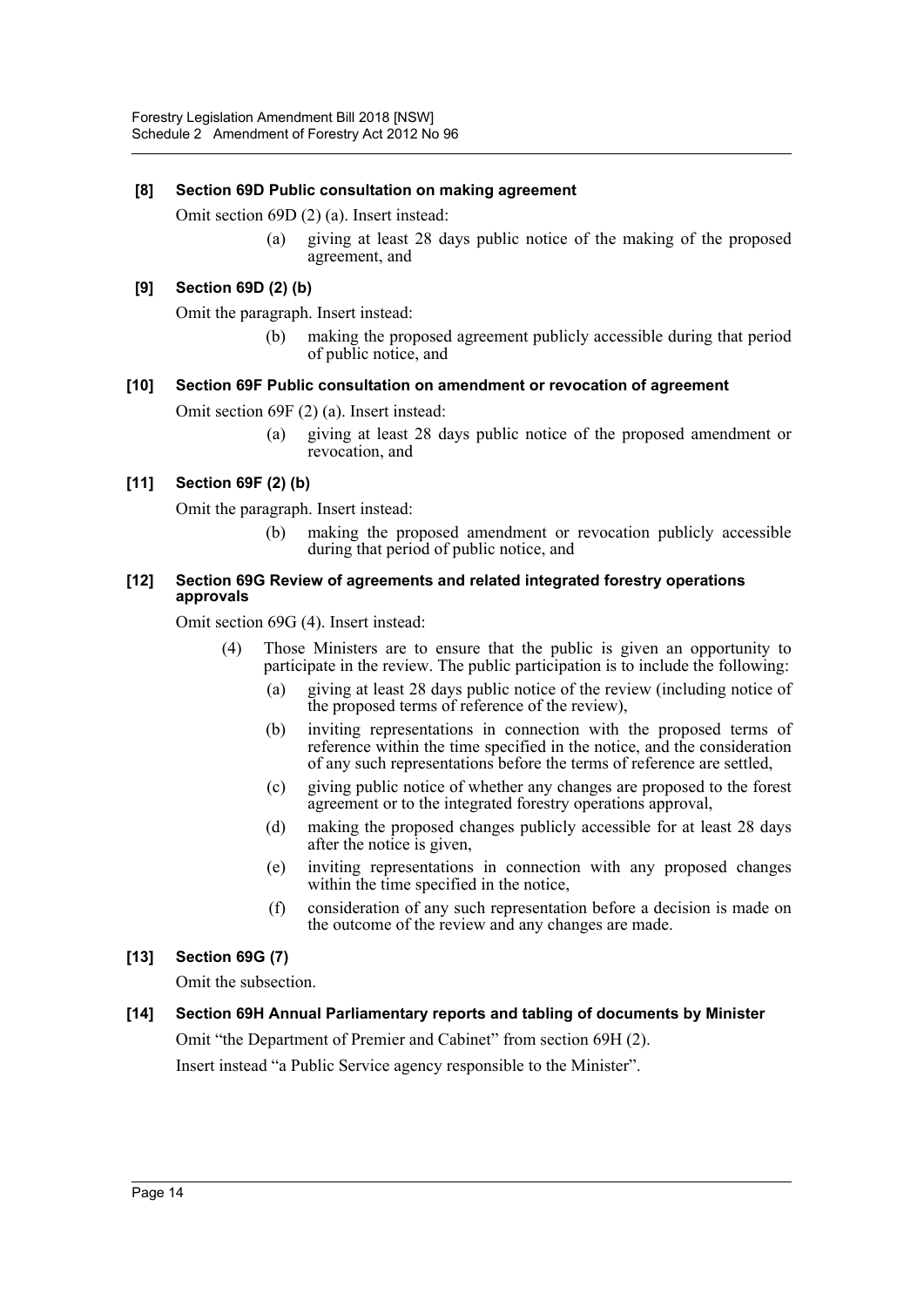#### **[15] Section 69I Public notice and public availability of agreements, assessments, assessment documents, approvals and reports**

Omit "in a newspaper circulating throughout the State and also in a newspaper circulating in the area concerned" from section  $69I(1)$ .

#### **[16] Section 69I**

Insert at the end of the section:

(7) After the commencement of Schedule 2 to the *Forestry Legislation Amendment Act 2018*, a reference in this section to the Office of Environment and Heritage is taken to be a reference to the Environment Protection Authority Staff Agency.

#### **[17] Section 69K Forestry operations to which Part applies**

Omit section 69K (3).

#### **[18] Section 69L Purpose of integrated forestry operations approvals**

Omit section 69L (a). Insert instead:

(a) that authorises the carrying out of those forestry operations in accordance with principles of ecologically sustainable forest management, and

#### **[19] Section 69L (b)**

Insert ", including threatened species, populations and ecological communities under Part 7A of the *Fisheries Management Act 1994*" after "threatened species conservation".

#### **[20] Section 69L (2)**

Insert at the end of section 69L:

(2) In this section:

*principles of ecologically sustainable forest management* means the following:

- (a) maintaining forest values for future and present generations, including:
	- (i) forest biological diversity, and
	- (ii) the productive capacity and sustainability of forest ecosystems, and
	- (iii) the health and vitality of native forest ecosystems, and
	- (iv) soil and water quality, and
	- (v) the contribution of native forests to global geochemical cycles, and
	- (vi) the long term social and economic benefits of native forests, and
	- (vii) natural heritage values,
- (b) ensuring public participation, provision of information, accountability and transparency in relation to the carrying out of forestry operations,
- (c) providing incentives for voluntary compliance, capacity building and adoption of best-practice standards,
- (d) applying best-available knowledge and adaptive management processes to deliver best-practice forest management,
- (e) applying the precautionary principle (as referred to in section 6 (2) (a) of the *Protection of the Environment Administration Act 1991*) in preventing environmental harm.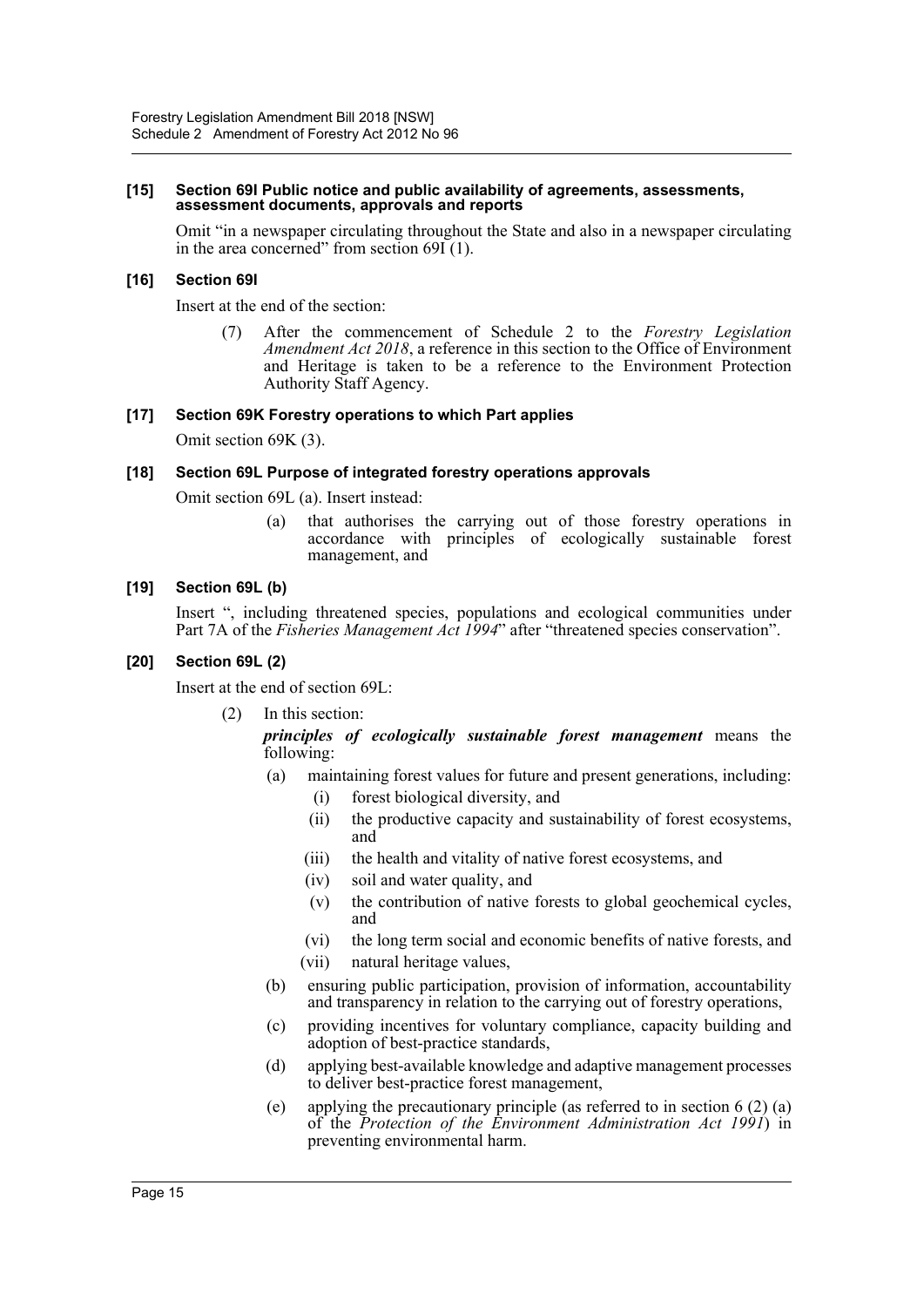## **[21] Section 69M Granting of approvals**

Insert after the note at the end of the section:

**Note 2.** Section 122 (2) of the *Protection of the Environment Operations Act 1997* provides a defence to the offence of polluting waters under that Act if the act was the carrying out of a forestry operation authorised by an integrated forestry operations approval and was carried out in accordance with the approval. A similar defence applies to an offence relating to the protection of animals and plants under Part 2 of the *Biodiversity Conservation Act 2016* (section 2.8 (1) (h)) and of fish under Part 7A of the *Fisheries Management Act 1994* (section 220ZF (1) (b3) and (b4)).

## **[22] Section 69N Approvals to be granted jointly by relevant Ministers**

Insert after section 69N (2):

(3) Before granting an integrated forestry operations approval, the Minister for the Environment and the Minister for Lands and Forestry are required to consult the Minister administering Part 7A of the *Fisheries Management Act 1994*.

## **[23] Section 69NA**

Insert after section 69N:

## **69NA Public consultation on proposed approvals**

- (1) Before an integrated forestry operations approval is granted, public consultation on the proposed approval is to be undertaken.
- (2) The public consultation is to include the following:
	- (a) giving at least 28 days notice of the proposed approval,
	- (b) making the proposed approval publicly accessible during that period of public notice,
	- (c) inviting representations in connection with the proposed approval within the time specified in the notice,
	- (d) consideration of any such representation before the approval is granted.
- (3) Public consultation under this section on a proposed integrated forestry operations approval is not required if the proposed approval has been part of a review under section 69G.
- (4) Any public consultation undertaken in relation to a proposed integrated forestry operations approval before the commencement of this section is taken to have been undertaken for the purposes of this section.

## **[24] Section 69O Forest agreement prerequisite for approval**

Omit the section.

## **[25] Section 69P Terms of approval**

Omit section 69P (2) and (3). Insert instead:

- (2) An integrated forestry operations approval is:
	- (a) to make provision for or with respect to the carrying out of forestry operations covered by the approval, and
	- (b) to set out conditions subject to which those forestry operations are to be carried out, including conditions that may be imposed under any of the following:
		- (i) a biodiversity conservation licence under the *Biodiversity Conservation Act 2016*,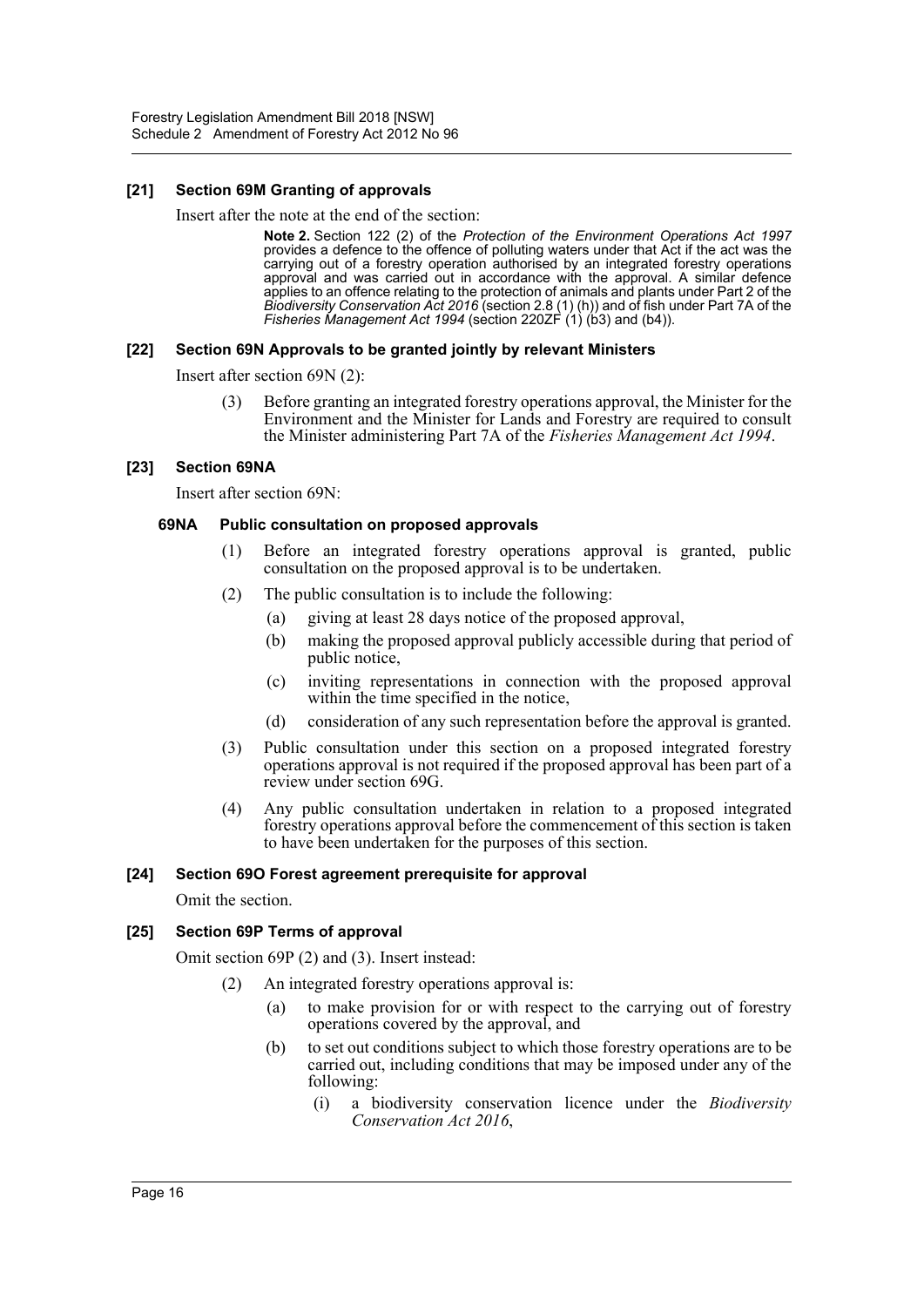- (ii) a licence under Part 7A of the *Fisheries Management Act 1994*,
- (iii) an environment protection licence under the *Protection of the Environment Operations Act 1997*.
- (3) An integrated forestry operations approval may apply or adopt protocols, codes, standards or other instruments that are publicly available and in force from time to time.
- (4) Without limiting subsection (3), any such protocols may include those prepared by the Environment Protection Authority.

## **[26] Section 69R Revocation, suspension or amendment of approval**

Omit section 69R (2).

## **[27] Section 69RA**

Insert after section 69R:

#### **69RA Public consultation on proposed amendment or revocation of approval**

- (1) Before an integrated forestry operations approval is amended or revoked, public consultation on the proposed amendment or revocation is to be undertaken.
- (2) The public consultation is to include the following:
	- (a) giving at least 28 days notice of the proposed amendment or revocation,
	- (b) making the proposed amendment publicly accessible during that period of public notice,
	- (c) inviting representations in connection with the proposed amendment or revocation within the time specified in the notice,
	- (d) consideration of any such representation before the approval is amended or revoked.
- (3) Public consultation under this section on a proposed amendment or revocation of an integrated forestry operations approval is not required if the approval has been reviewed under section 69G.
- (4) Public consultation under this section on a proposed amendment of an integrated forestry operations approval is not required if the Minister considers the proposed amendment to be of a minor nature.

## **[28] Section 69S Civil enforcement of certain conditions of approval**

Omit the section.

## **[29] Part 5B, Division 2A**

Insert after Division 2 of Part 5B:

## **Division 2A Enforcement and other provisions**

## **69SA Offence of contravening requirements of approval**

- (1) A person who contravenes a requirement imposed by an integrated forestry operations approval is guilty of an offence. Maximum penalty:
	- (a) for an offence that was committed intentionally and that caused or was likely to cause significant harm to the environment: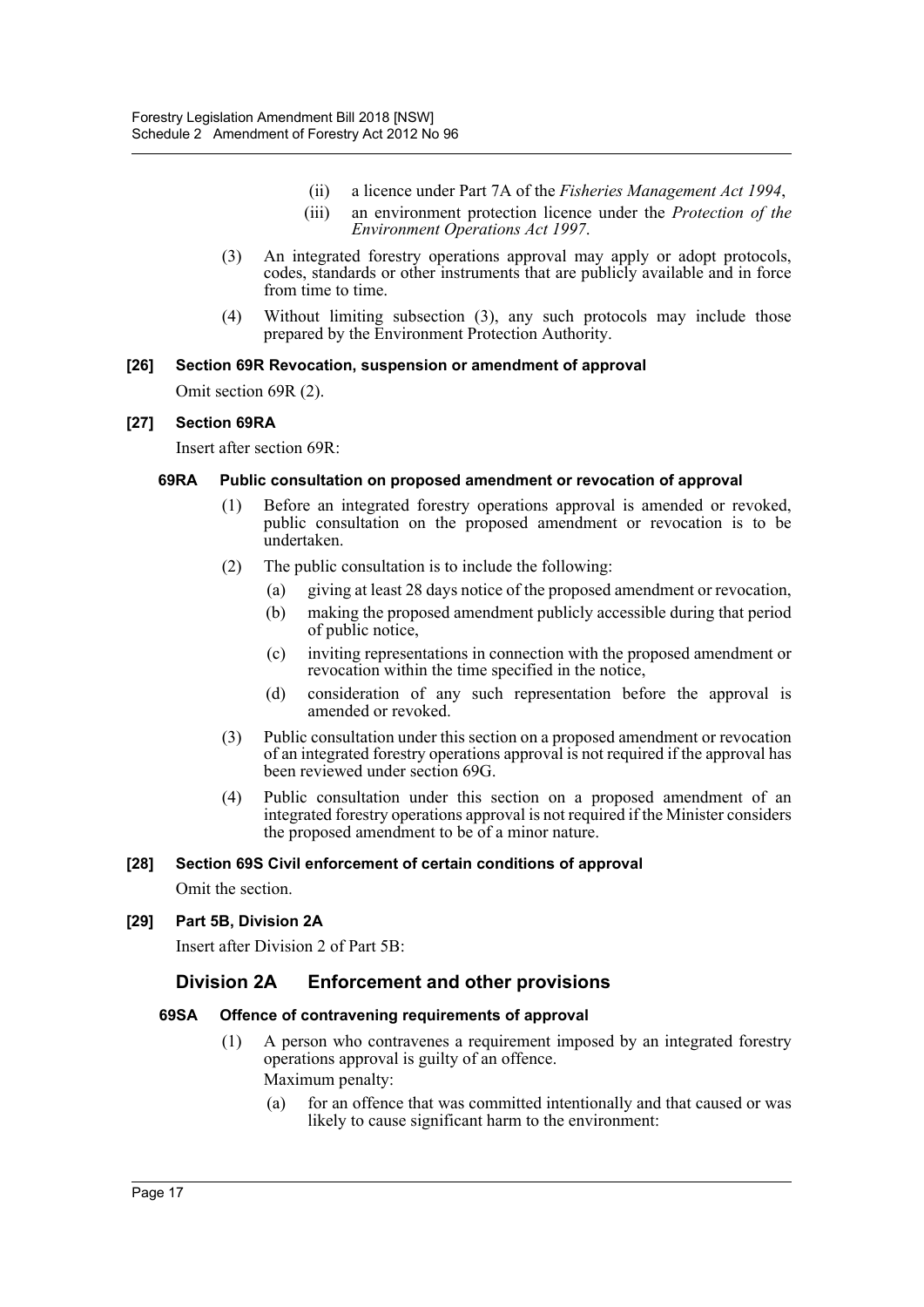- (i) in the case of a corporation—\$5 million, or
- (ii) in the case of an individual—\$1 million, or
- (b) for any other offence:
	- (i) in the case of a corporation—\$2 million, or
	- (ii) in the case of an individual—\$500,000.
- (2) This section applies to requirements (however described) imposed on the Forestry Corporation or on persons carrying out forestry operations and whether arising before, during or after the carrying out of forestry operations.
- (3) The higher maximum penalty under this section does not apply unless:
	- (a) the prosecution establishes (to the criminal standard of proof) that the offence was committed intentionally and caused or was likely to cause significant harm to the environment, and
	- (b) the court attendance notice or application commencing the proceedings alleged that those factors applied to the commission of the offence.

If any such allegation in the notice or application is not established by the prosecution, the lower maximum penalty under this section applies (whether or not the notice or application is amended).

(4) This section does not operate to preclude the commission of an offence under Part 5A of the *Local Land Services Act 2013*, the *Environmental Planning and Assessment Act 1979*, the *Protection of the Environment Operations Act 1997*, the *Biodiversity Conservation Act 2016* or Part 7A of the *Fisheries Management Act 1994* in relation to the carrying out of forestry operations.

#### **69SB Enforcement functions of EPA**

- (1) The Environment Protection Authority has the function of monitoring the carrying out of forestry operations to which this Part applies and the function of enforcing compliance with the requirements of integrated forestry operations approvals.
- (2) The *Biodiversity Conservation Act 2016* contains provisions relating to the enforcement of this Part, and accordingly:
	- (a) functions under Part 6 of this Act (Investigations and enforcement powers) are not exercisable in relation to any matter arising under this Part, and
	- (b) proceedings for an offence against this Part or the regulations under this Part cannot be instituted under Part 7 of this Act (Criminal proceedings and related matters) and that Part does not apply to any such alleged offence.

**Note.** This Part (in addition to Parts 5A and 5B of the *Local Land Services Act 2013*) is native vegetation legislation (and offences under this Part are native vegetation offences) for the purposes of the *Biodiversity Conservation Act 2016*. Accordingly, the following provisions of that Act apply (to the extent specified in those provisions) to the enforcement of this Part:

- (a) Part 11 (Regulatory compliance mechanisms), except Divisions 2 and 3,
- (b) Part 12 (Investigation powers),
- (c) Part 13 (Criminal and civil proceedings),
- (d) Section 14.7A (Provisions relating to regulation or enforcement of native vegetation legislation).

See also section 13.14A of the *Biodiversity Conservation Act 2016*.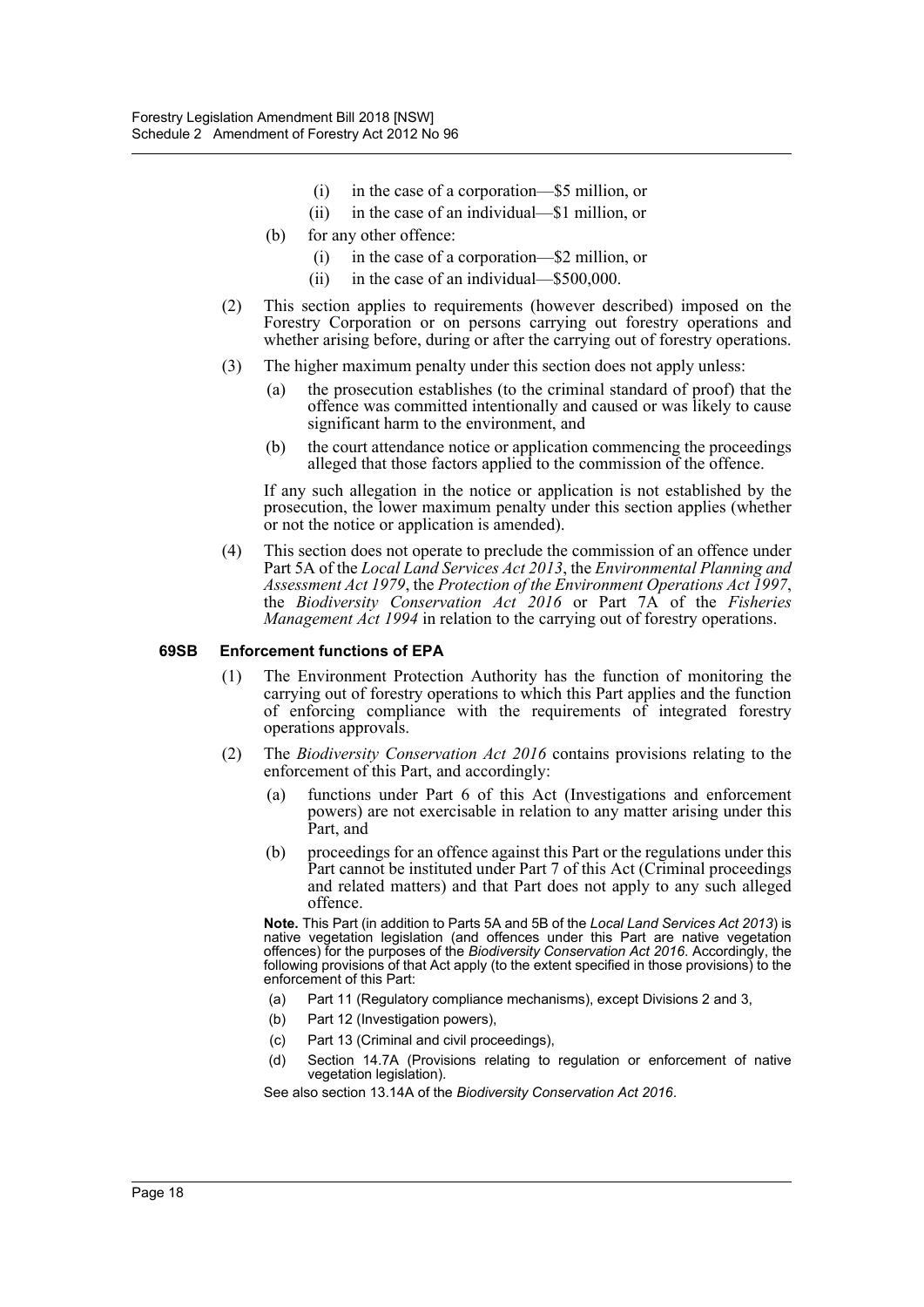(3) In this section:

*enforcing compliance* includes instituting criminal or civil proceedings. *monitoring* includes investigating and reporting.

## **69SC Enforcement cost recovery**

- (1) The Corporation is required to pay to the Environment Protection Authority such annual licence fees in relation to integrated forestry operations approvals as are determined by the Ministers granting those approvals.
- (2) Any such annual licence fees are payable for the purpose of the recovery of the reasonable costs incurred by the Environment Protection Authority in exercising its function of monitoring the carrying out of forestry operations to which this Part applies and the function of enforcing compliance with the requirements of integrated forestry operations approvals.
- (3) Until any such annual licence fees are determined, the Corporation is required to pay to the Environment Protection Authority the annual licence fees payable in respect of the environment protection licences deemed to have been granted under Division 3 before its repeal by the *Forestry Legislation Amendment Act 2018*.
- **[30] Part 5B, Division 3 Terms of relevant licences under integrated approval**

Omit the Division.

**[31] Section 69X Application of Biodiversity Conservation Act 2016—interim protection orders**

Omit "Divisions 2 and 3 of Part 11 of the *Biodiversity Conservation Act 2016* do not".

Insert instead "Division 3 (Interim protection orders) of Part 11 of the *Biodiversity Conservation Act 2016* does not".

## **[32] Section 69ZA Application of statutory provisions relating to proceedings by third parties**

Omit section 69ZA (2) (b) and (c). Insert instead:

- (b) a breach of an integrated forestry operations approval,
- (c) a breach of an Act or law that arises because any defence provided by an integrated forestry operations approval is not available as a result of a breach of the approval,

## **[33] Part 5C Private native forestry**

Omit the Part.

## **[34] Section 92 Regulations**

Insert after section 92 (2) (o):

(p) authorising and regulating bee-keeping and the grazing of cattle and other livestock in forestry areas.

## **[35] Schedule 1 Special provisions relating to purchase-tenure land**

Omit the definition of *prescribed lease from the Crown* from clause 2. Insert instead:

*prescribed lease from the Crown* has the same meaning as it had in Part 2A of the former Act immediately before its repeal, and includes a Western lands lease (within the meaning of Schedule 3 to the *Crown Land Management Act 2016*) that has an area of land of more than 2 hectares.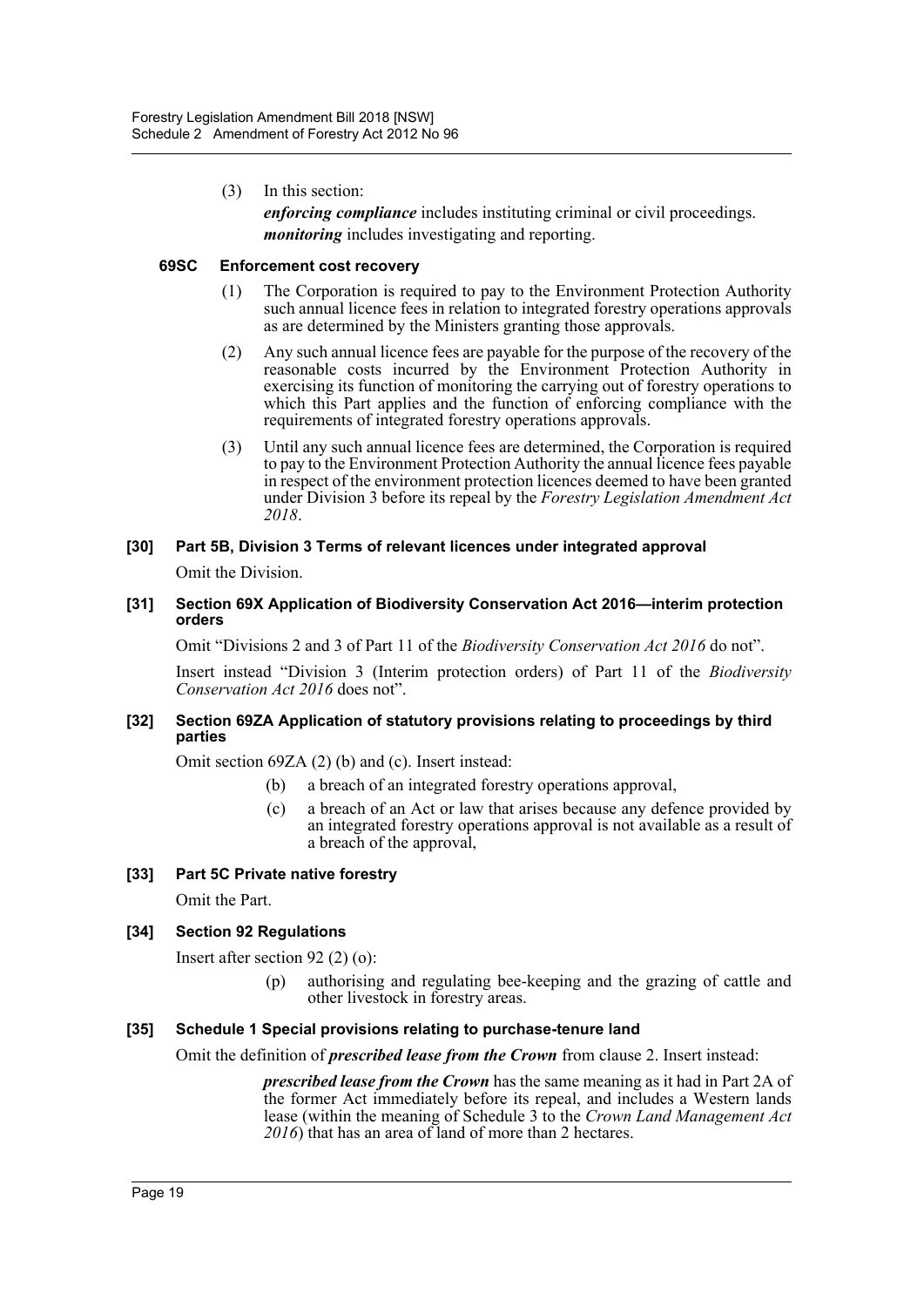## **[36] Schedule 2, clause 7 Transfer of existing offices, workshops and depots to Forestry Corporation**

Omit clause 7 (2). Insert instead:

- (2) The Minister may, by notice published in the Gazette:
	- (a) revoke the dedication as State forest of any area of land that is a part of the State forest to which this clause applies, being an area of land not exceeding 20 hectares specified in the notice, and
	- (b) transfer the land concerned to the Corporation.

Any such notice also operates to revoke any declaration of the affected land as a special management zone.

## **[37] Schedule 2, clause 7 (4)**

Omit the subclause. Insert instead:

- (4) For the purposes of this clause, a *relevant building* is a building that:
	- (a) was constructed (or commenced to be constructed) by or on behalf of the Forestry Commission before its dissolution, and
	- (b) was used (or constructed to be used) by the Forestry Commission for the purposes of an administrative office, workshop or depot or as a residence ancillary to any such office, workshop or depot.

## **[38] Schedule 2, clause 7 (6)**

Insert at the end of clause 7:

(6) This clause has effect despite any other provision of this Act.

## **[39] Schedule 3 Savings, transitional and other provisions**

Insert after clause 1 (1):

(1A) Any such provision has effect despite anything to the contrary in this Schedule. The regulations may make separate savings and transitional provisions or amend this Schedule to consolidate the savings and transitional provisions.

## **[40] Schedule 3, Part 3**

Insert after Part 2:

# **Part 3 Provisions consequent on enactment of Forestry Legislation Amendment Act 2018**

## **16 Definition**

In this Part: *amending Act* means the *Forestry Legislation Amendment Act 2018*.

## **17 Existing IFOAs**

(1) In this clause:

*existing IFOA* means an integrated forestry operations approval that was in force immediately before the relevant date.

*relevant date* means the date on which Schedule 2 to the amending Act commences.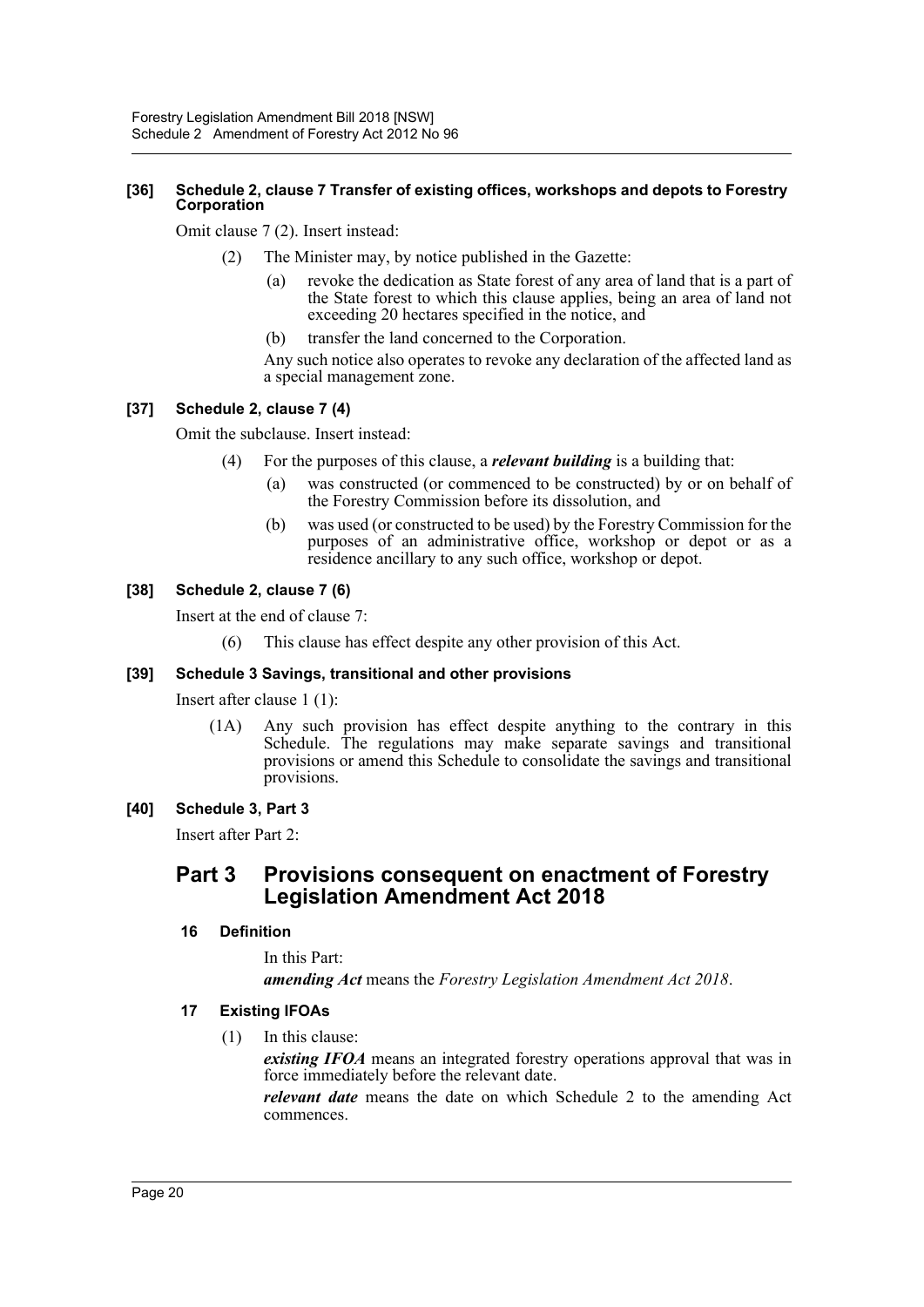- (2) An existing IFOA continues to be an integrated forestry operations approval under this Act as amended by the amending Act.
- (3) However, any declaration in an existing IFOA of the terms of a relevant licence ceases to have effect. Those terms continue as the terms of the integrated forestry operations approval continued by this clause.
- (4) The enforcement functions of the Environment Protection Authority under section 69SB of this Act and under the *Biodiversity Conservation Act 2016* in relation to Part 5B of this Act are exercisable in relation to breaches of an existing IFOA (including the terms of any relevant licence set out in the IFOA) that occurred before the relevant date.
- (5) Subclause (4) does not apply to proceedings brought under section 69S of this Act before the relevant date in relation to an existing IFOA. That section continues to apply, despite its repeal by the amending Act, to any such proceedings that have not been finally determined.

#### **18 Application of amendments to existing licences and small quantity authorisations**

Sections 39 (5) and 45 (5) (as inserted by the amending Act) extend to licences and small quantity authorisations in force immediately before the commencement of those subsections.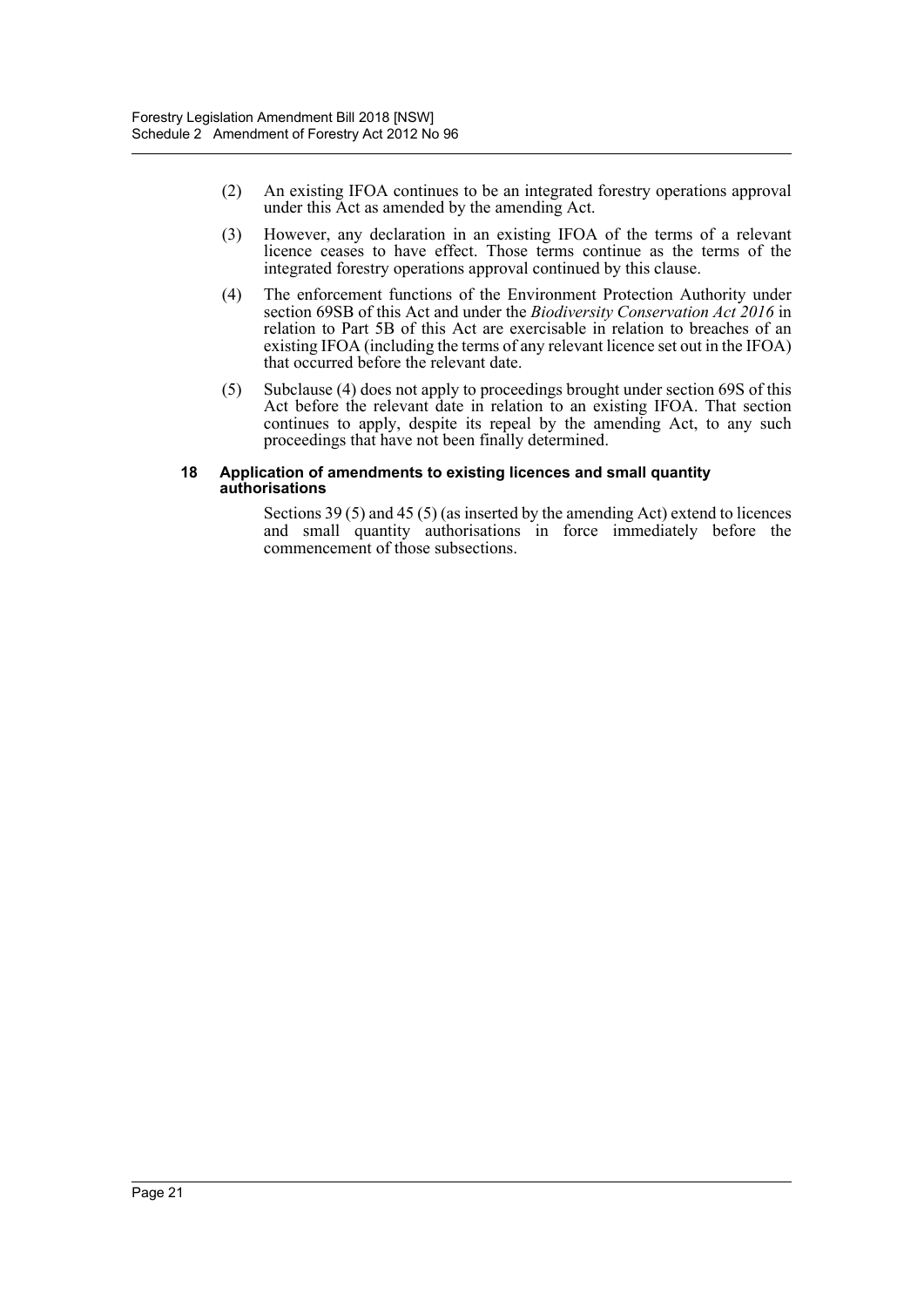# <span id="page-22-0"></span>**Schedule 3 Amendment of other Acts and instruments**

# **3.1 Biodiversity Conservation Act 2016 No 63**

## **[1] Section 1.6 Definitions**

Insert in alphabetical order in section 1.6 (1):

*native vegetation legislation* means any of the following provisions and any regulations or other instruments or requirements issued or made under those provisions:

- (a) Part 5A (Land management (native vegetation)) of, and Schedule 5A to, the *Local Land Services Act 2013*,
- (b) Part 5B (Private native forestry) of the *Local Land Services Act 2013*,
- (c) Part 5A (Forest agreements) and Part 5B (Integrated forestry operations approvals) of the *Forestry Act 2012*.

## **[2] Section 1.6 (1), definition of "native vegetation offence"**

Omit the definition. Insert instead:

*native vegetation offence* means any offence under the native vegetation legislation.

## **[3] Section 2.8 Acts authorised under other legislation etc**

Insert at the end of section 2.8 (1) (b):

The defences under this paragraph do not apply if the act was the carrying out of a forestry operation in a State forest or other Crown-timber land to which an integrated forestry operations approval under Part 5B of the *Forestry Act 2012* applies.

## **[4] Section 2.8 (1) (h) (ii)**

Omit the subparagraph. Insert instead:

(ii) the carrying out of a forestry operation that is authorised by a private native forestry plan under Part 5B of the *Local Land Services Act 2013*, being a forestry operation that is carried out in accordance with the plan and the applicable private native forestry code of practice.

#### **[5] Sections 11.2 (1), 11.3 (1), 11.7 (1), 11.8 (2), 12.19 (1), 13.10, 13.31 (2) (c) and (d) and 14.4 (3)**

Omit "Part 5A of the *Local Land Services Act 2013*" wherever occurring.

Insert instead "the native vegetation legislation".

#### **[6] Section 11.15 Orders for remediation work relating to damage to land, habitat and plants and animals**

Insert after section 11.15 (1) (d):

- (e) in the case of a native vegetation offence under Part 5B of the *Local Land Services Act 2013*—any native vegetation, or any protected animal or plant or the habitat of any protected animal or plant, on land to which a private native forestry plan under that Act applies,
- (f) in the case of a native vegetation offence under Part 5B of the *Forestry Act 2012*—any native vegetation, or any protected animal or plant or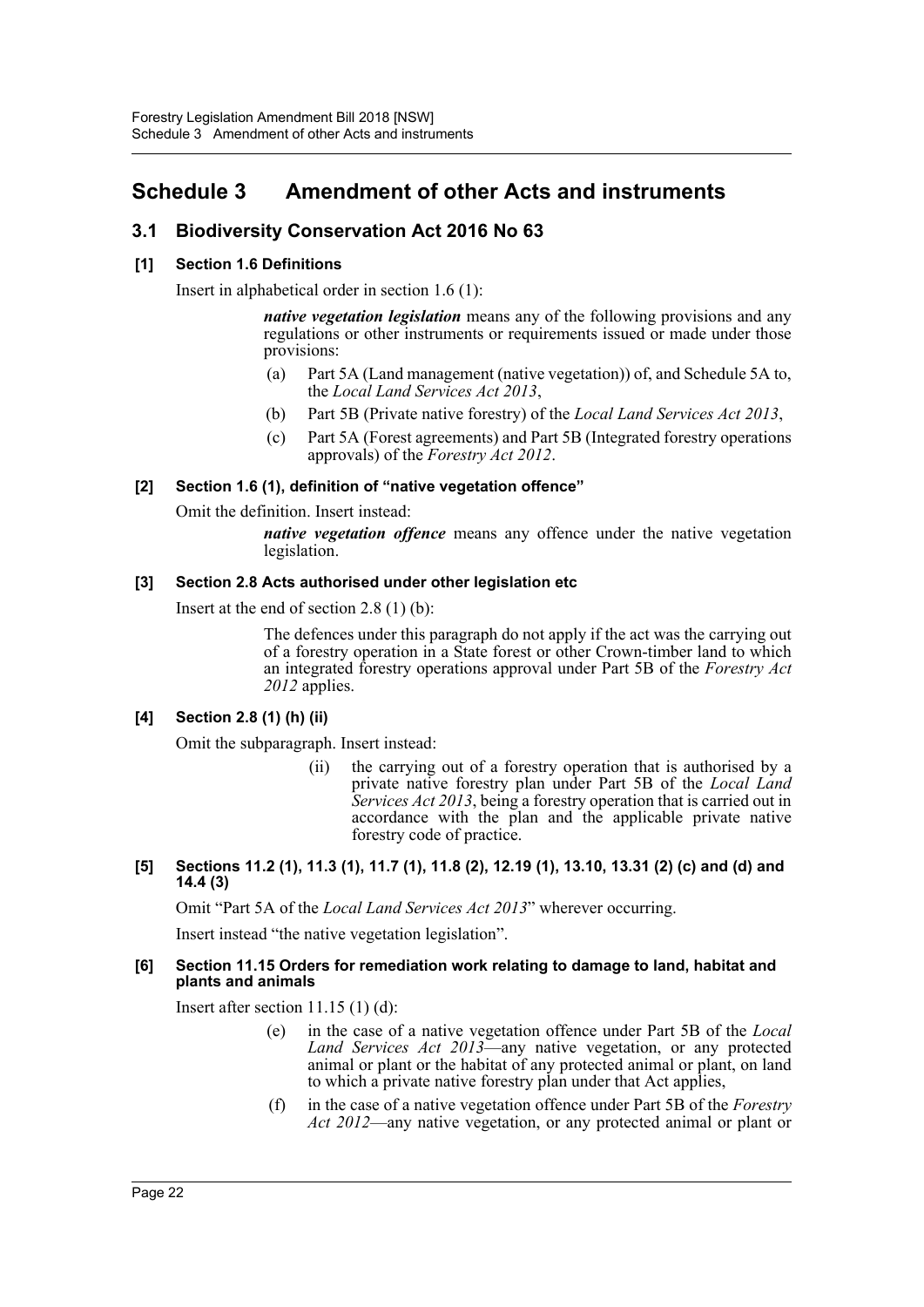habitat of any protected animal or plant, on land to which an integrated forestry operations approval under that Act applies.

## **[7] Section 12.2 Purposes for which powers under this Part may be exercised**

Omit section 12.2 (2). Insert instead:

- (2) Powers may also be exercised under this Part for the following purposes:
	- (a) for determining whether there has been compliance with or a contravention of the native vegetation legislation,
	- (b) for obtaining information or records for purposes connected with the enforcement of that legislation,
	- (c) generally for the enforcement of that legislation.

## **[8] Sections 12.14 (1) (a) and 13.9 (1)**

Omit "Part 5A of the *Local Land Services Act 2013* or the regulations under that Part" wherever occurring.

Insert instead "the native vegetation legislation".

## **[9] Section 12.27 Application of Division**

Insert at the end of the section:

(2) However, this Division does not apply to the exercise of powers under this Part to the extent that they relate to Part 5B of the *Forestry Act 2012*.

## **[10] Section 13.3 Authority to take proceedings**

Insert after section 13.3 (2):

(3) In subsection (1), a reference to the Environment Agency Head is, in the case of an offence against this Act or the regulations arising from the carrying out of forestry operations, taken to include a reference to the Environment Protection Authority.

#### **[11] Section 13.6 Liability of directors etc for offences by corporation—offences attracting executive liability**

Insert after section 13.6 (1) (e):

- (e1) section 60ZZA of the *Local Land Services Act 2013* (Offence of contravening requirements of plan or code of practice),
- (e2) section 69SA of the *Forestry Act 2012* (Offence of contravening requirements of approval),

## **[12] Section 13.11 Continuing offences**

Omit "Part 5A of the *Local Land Services Act 2013* and the regulations under that Part" from section 13.11 (4).

Insert instead "the native vegetation legislation".

## **[13] Section 13.13 Definition of "breach"**

Omit "section". Insert instead "Part".

**[14] Section 13.14 Civil proceedings to remedy or restrain breaches of this Act or regulations (or Part 5A or 5B of the Local Land Services Act 2013)**

Insert "(including the Environment Protection Authority)" after "Any person" in section 13.14 (1).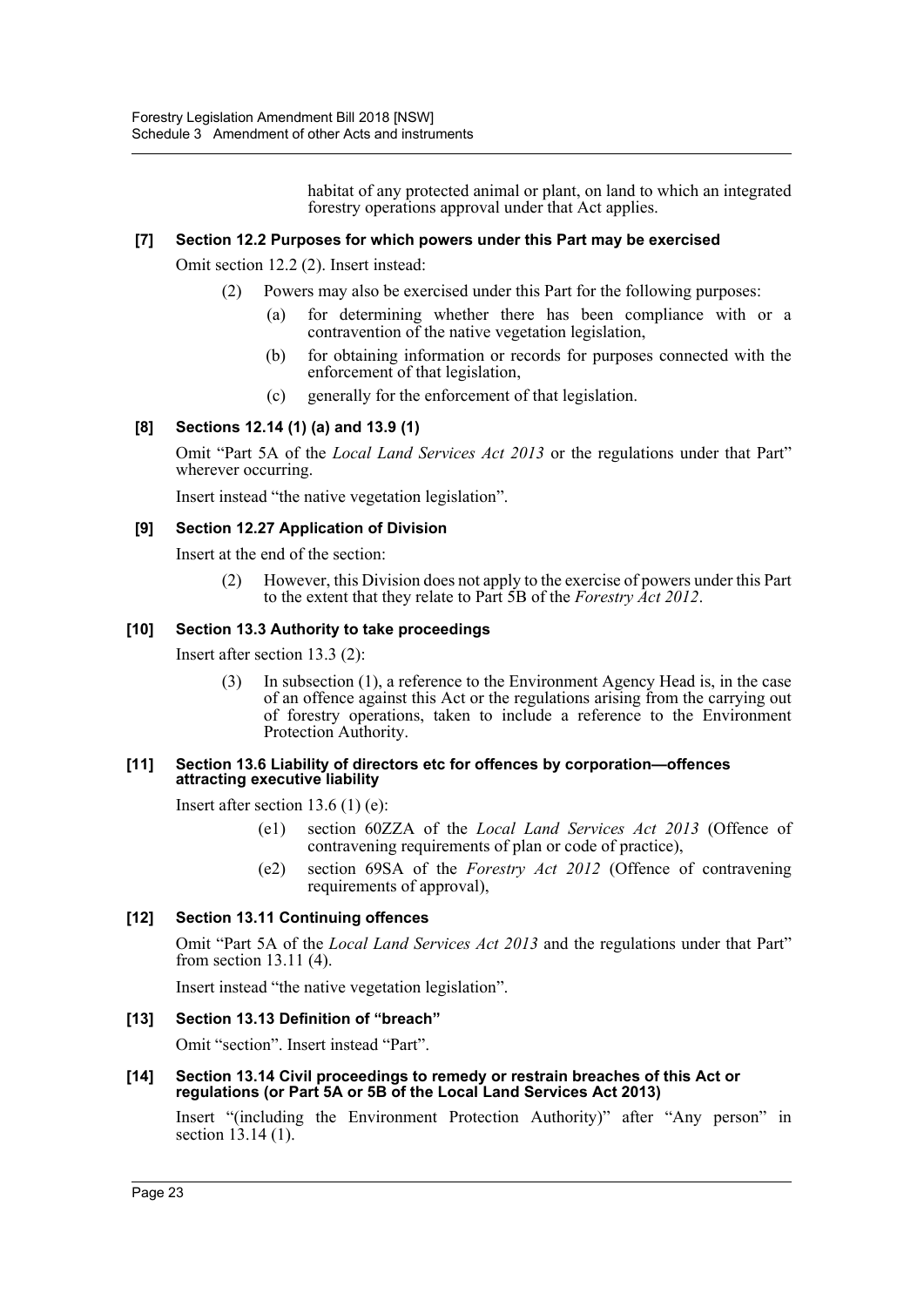## **[15] Section 13.14 (1) (b)**

Insert "or Part 5B" after "Part 5A".

#### **[16] Section 13.14A**

Insert after section 13.14:

#### **13.14A Civil proceedings to remedy or restrain breaches of Part 5B of Forestry Act 2012**

- (1) The Environment Protection Authority may bring proceedings in the Land and Environment Court for an order to remedy or restrain a breach of Part 5B of the *Forestry Act 2012*.
- (2) Any such proceedings may be brought whether or not proceedings have been instituted for a native vegetation offence under Part 5B of the *Forestry Act 2012*.
- (3) If the Court is satisfied that a breach has been committed or that a breach will, unless restrained by order of the Court, be committed, it may make such orders as it thinks fit to remedy or restrain the breach.
- (4) Without limiting the powers of the Court under this section, an order under this section may suspend an integrated forestry operations approval with respect to the forestry operations concerned in the breach.

## **[17] Section 14.7A**

Insert after section 14.7:

#### **14.7A Provisions relating to regulation or enforcement of native vegetation legislation**

- (1) For the purposes of the provisions of Parts 11–14 of this Act relating to the regulation or enforcement of the native vegetation legislation and the enforcement of this Act in connection with the carrying out of forestry operations:
	- (a) a reference to the Environment Agency Head is taken to include a reference to the Environment Protection Authority, and
	- (b) a reference to an authorised officer is taken to include a reference to an authorised officer appointed by the Environment Protection Authority under this Act, and
	- (c) a reference to the conservation of biodiversity (however expressed) is taken to include a reference to the prevention of the pollution of waters, and
	- (d) the regulations may make further provision with respect to the application of those provisions.
- (2) Relevant information or records held by a native vegetation agency may be provided to another native vegetation agency for the purposes of native vegetation regulation or enforcement by that other agency.
- (3) Native vegetation agencies (and Ministers to whom those agencies are responsible) may rely on relevant information or records provided to them under this section for the purposes of native vegetation regulation or enforcement.
- (4) Subsections (2) and (3) extend to matters arising under this Act and Part 7A of the *Fisheries Management Act 1994* in connection with the carrying out of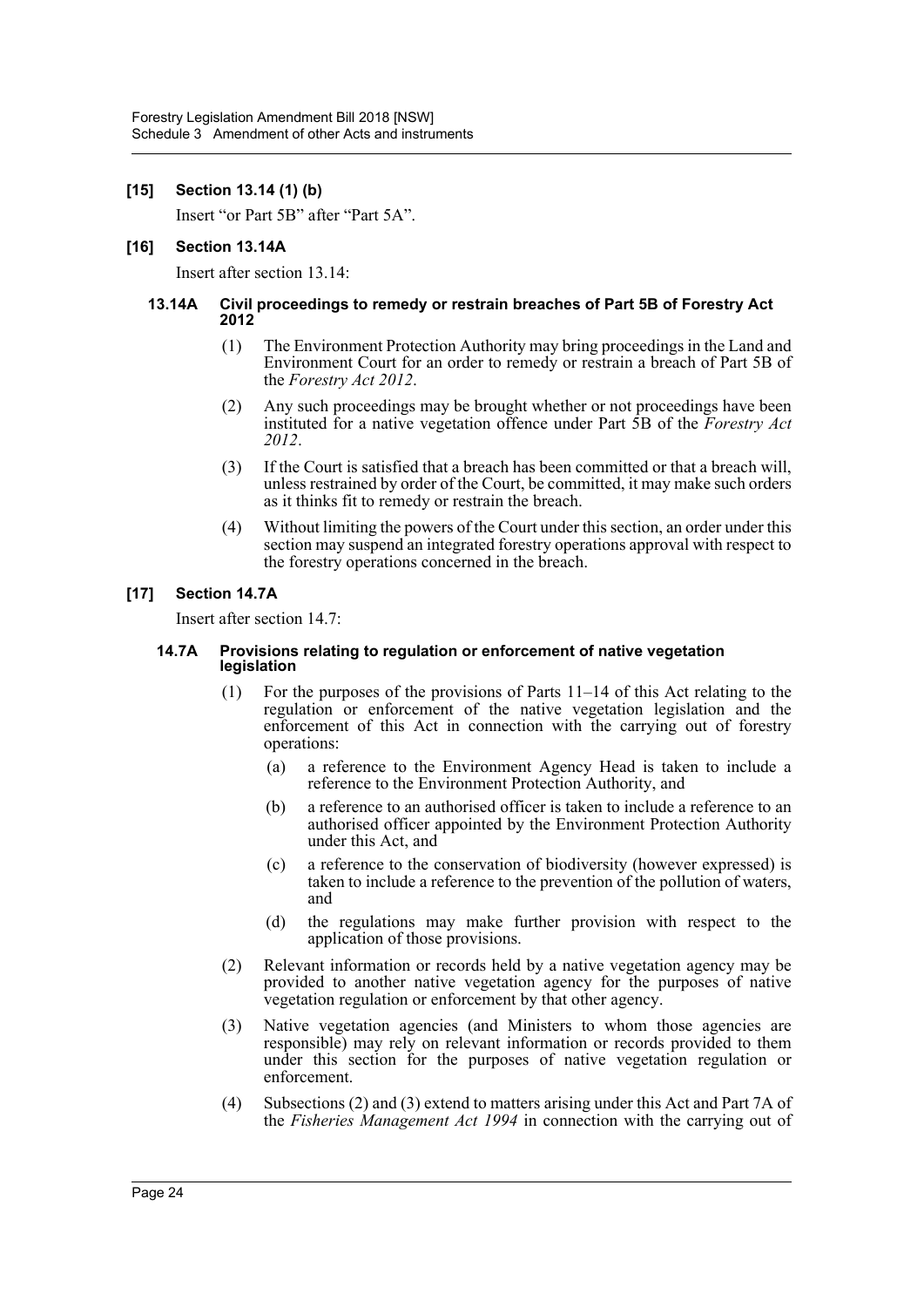forestry operations. Accordingly this Act and that Part are, for the purposes of subsections (2), (3) and (5), taken to be native vegetation legislation.

(5) In this section:

*native vegetation agency* means any of the following:

- (a) the Environment Agency Head,
- (b) the Environment Protection Authority,
- (c) Local Land Services,
- (d) the part of the Department of Industry in which persons who are principally involved in the administration of Part 7A of the *Fisheries Management Act 1994* are employed.

#### *native vegetation regulation or enforcement* means:

- (a) the approval, variation or termination of a certificate, plan or other authorisation under the native vegetation legislation, or
- (b) the issue of notices, orders or directions by or on behalf of a native vegetation agency:
	- (i) under this Act (including, without limitation, under Part 11 or 12), or
	- (ii) under the native vegetation legislation,

in connection with the clearing of native vegetation or the carrying out of forestry operations, or

- (c) the institution of criminal proceedings in respect of native vegetation offences, or
- (d) the taking of civil enforcement proceedings under this Act in connection with the native vegetation legislation.

*relevant information or records* means information or records obtained (whether or not in connection with the exercise of enforcement powers):

- (a) by a native vegetation agency in connection with the administration of the native vegetation legislation, or
- (b) by a native vegetation agency in connection with a native vegetation offence, or
- (c) by the Environment Protection Authority in connection with the administration of the provisions of the *Protection of the Environment Operations Act 1997* relating to the pollution of waters,

including information obtained in connection with an investigation under any such Act or legislation.

## **3.2 Biodiversity Conservation Regulation 2017**

## **Schedule 1 Penalty notice offences**

Insert at the end of the Schedule:

| <b>Offences under Part 5B of Local Land Services Act 2013</b> |          |         |  |  |  |
|---------------------------------------------------------------|----------|---------|--|--|--|
| Section 60ZZA                                                 | \$15,000 | \$5,000 |  |  |  |
| <b>Offences under Part 5B of Forestry Act 2012</b>            |          |         |  |  |  |
| Section 69SA                                                  | \$15,000 | \$5,000 |  |  |  |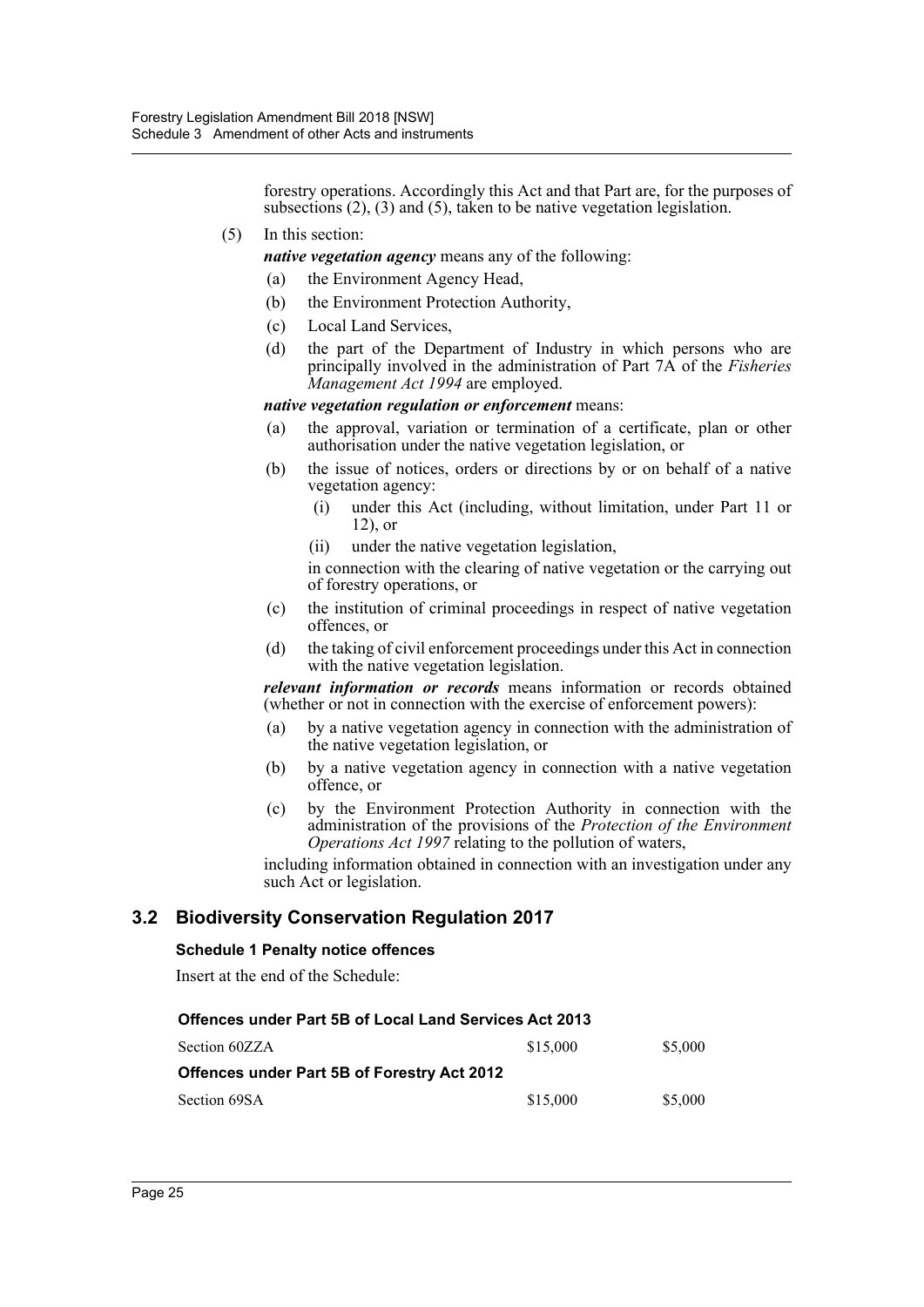# **3.3 Biodiversity Conservation (Savings and Transitional) Regulation 2017**

## **[1] Clause 54A**

Insert after clause 54:

#### **54A Continuation of orders made under Part 11 of Act in relation to forestry operations**

The amendments made by Schedule 3.1 to the *Forestry Legislation Amendment Act 2018* do not affect the continued operation of any order made under Part 11 of the new Act in force on the commencement of those amendments and that was made in connection with the carrying out of forestry operations.

## **[2] Clause 58 Offences under former Act not affected**

Insert after clause 58 (2):

(2A) Without limiting subclause (2) (a), proceedings for an offence against the *Native Vegetation Act 2003* may be taken by the Environment Protection Authority or by the Environment Agency Head.

## **[3] Clause 58A**

Insert after clause 58:

## **58A Proceedings for certain offences since repeal of former Acts**

Without limiting section 13.3 of the new Act, proceedings for an offence against the new Act arising from the carrying out of forestry operations and that has been committed since the repeal of the former Acts but before the commencement of Schedule 3.1 to the *Forestry Legislation Amendment Act 2018* may be taken by the Environment Protection Authority.

## **[4] Clause 60 Property Vegetation Plans under NV Act continue in force**

Omit "Part 5C of the *Forestry Act 2012*" from clause 60 (3). Insert instead "Part 5B of the *Local Land Services Act 2013*".

## **3.4 Fisheries Management Act 1994 No 38**

## **Section 220ZF Defences**

Insert after section 220ZF (1) (b2):

- (b3) was the carrying out of a forestry operation in a State forest or other Crown-timber land to which an integrated forestry operations approval under Part 5B of the *Forestry Act 2012* applies, being a forestry operation that was carried out in accordance with the approval, or
- (b4) was the carrying out of a forestry operation that was authorised by a private native forestry plan and that was carried out in accordance with the plan and the applicable private native forestry code of practice, or

## **3.5 Impounding Act 1993 No 31**

## **Dictionary**

Omit "Minister administering the *Forestry Act 2012*" wherever occurring in the definitions of *area of operations* and *impounding authority*.

Insert instead "Forestry Corporation".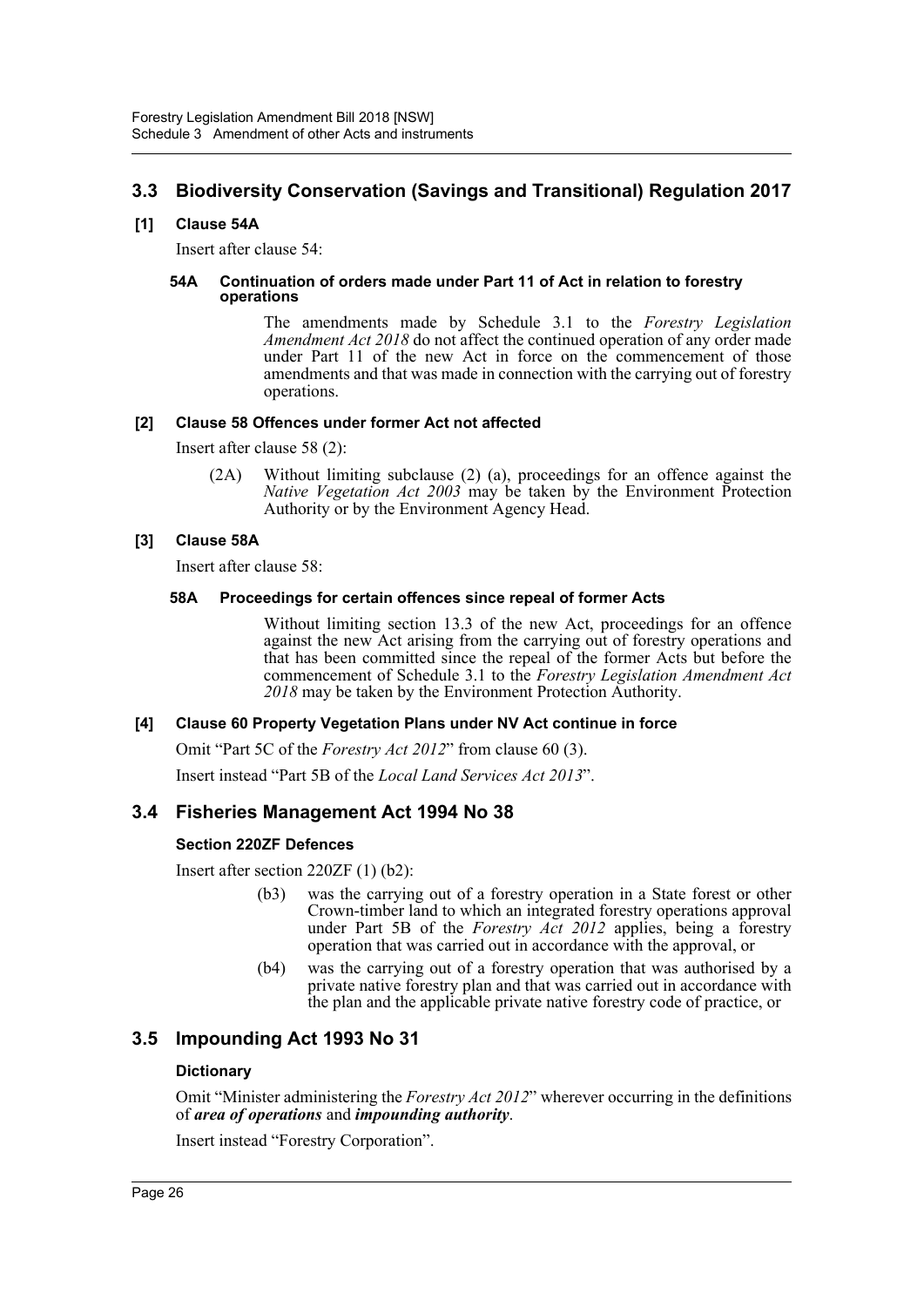# **3.6 Land and Environment Court Act 1979 No 204**

**[1] Section 20 Class 4—environmental planning and protection, development contract and strata renewal plan civil enforcement**

Omit section 20 (1) (cc).

**[2] Section 20 (3) (a)**

Omit "or 5C" from the matter relating to the *Forestry Act 2012*.

**[3] Section 20 (3) (a)**

Insert "or 5B" after "Part 5A" in the matter relating to the *Local Land Services Act 2013*.

## **3.7 Local Land Services Regulation 2014**

**[1] Clause 108 Additional sub-category of regulated land: category 2-sensitive regulated land (s 60G (3) (c))** 

Omit clause 108 (2) (d). Insert instead:

(d) the land is subject to a private native forestry plan within the meaning of Part 5B of the Act, or

#### **[2] Clause 113 Additional land to be designated as category 2-regulated land (s 60I (2) (n))**

Omit clause 113 (1) (a). Insert instead:

- (a) the land is (or was previously) subject to a private native forestry plan approved under Part 5B of the *Local Land Services Act 2013*, to a private native forestry plan that was approved under Part 5C of the *Forestry Act 2012* before its repeal or to a property vegetation plan that was approved under the *Native Vegetation Act 2003* before its repeal and that authorised the clearing of native vegetation for the purposes of forestry operations, or
- **[3] Clause 115 Compliance or enforcement action required for determination that land was unlawfully cleared (s 60J (3))**

Omit "or 60ZC (6)" from paragraph (c) of the definition of *relevant offence* in clause 115 (2).

Insert instead ", 60ZC (6) or 60ZZA".

## **[4] Clause 115 (2), definition of "relevant offence"**

Insert after paragraph (c):

(c1) section 69SA of the *Forestry Act 2012*,

#### **[5] Clause 116 Additional grounds on which land is authorised to be re-categorised to category 1-exempt land (s 60K (3) (f))**

Omit clause 116 (2) (a) (i). Insert instead:

(i) was subject to a private native forestry plan approved under Part 5B of the Act or under Part 5C of the *Forestry Act 2012* before its repeal (or a property vegetation plan that was approved under the *Native Vegetation Act 2003* before its repeal and that is or was taken to be such a private native forestry plan), but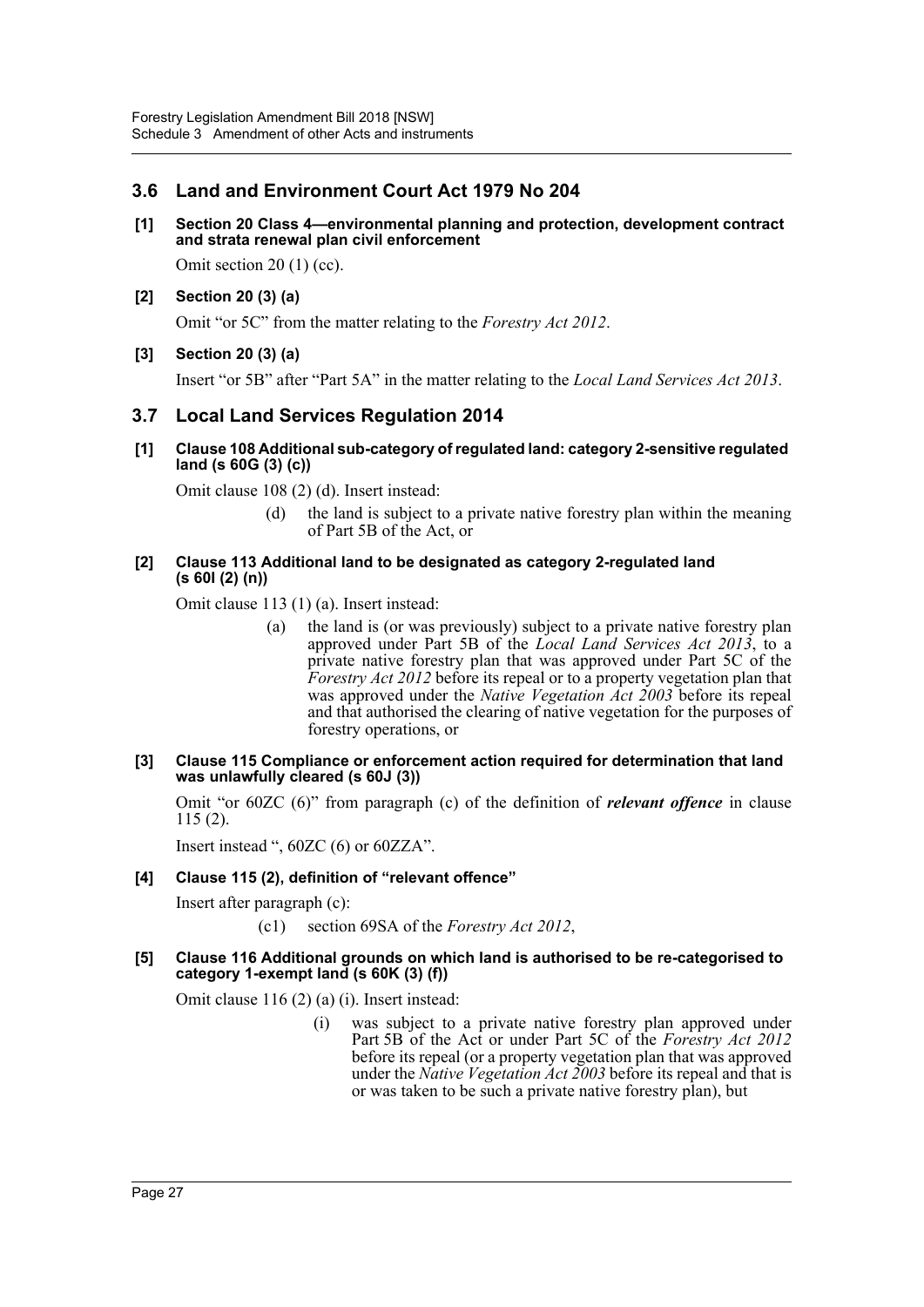## **[6] Clause 129 Additional areas of land that cannot be established as set aside areas (s 60ZC (4) (c))**

Omit clause 129 (b). Insert instead:

- (b) an area that is subject to:
	- (i) a private native forestry plan approved under Part 5B of the Act, or
	- (ii) a private native forestry plan that was approved under Part 5C of the *Forestry Act 2012* before its repeal, or
	- (iii) a property vegetation plan that was approved under the *Native Vegetation Act 2003* before its repeal and that authorised the clearing of native vegetation for the purposes of forestry operations,

## **3.8 National Park Estate (Riverina Red Gum Reservations) Act 2010 No 22**

**Section 15 Integrated forestry operations approval for Riverina forestry operations** Omit the note to section 15 (1).

## **3.9 National Park Estate (South-Western Cypress Reservations) Act 2010 No 112**

**Section 17 Integrated forestry operations approval for South-Western forestry operations**

Omit the note to section 17 (1).

## **3.10 Protection of the Environment Administration Act 1991 No 60**

## **[1] Section 17 Environmental Counsel to Board**

Insert at the end of section  $17(8)(c)$ :

, or

(d) an offence under section 60ZZA of the *Local Land Services Act 2013*, or under section 69SA of the *Forestry Act 2012,* that was committed intentionally and that caused or was likely to cause significant harm to the environment.

## **[2] Section 34A Environment Protection Authority Fund**

Insert after section 34A (3) (b1):

- (b2) any fees payable to the Authority under section 69SC of the *Forestry Act 2012*, and
- (b3) amounts ordered to be paid to the Authority under Division 3 of Part 13 of the *Biodiversity Conservation Act 2016* and any costs of remediation work recovered by the Authority in connection with taking clean-up action or carrying out remediation work under Part 11 of that Act, and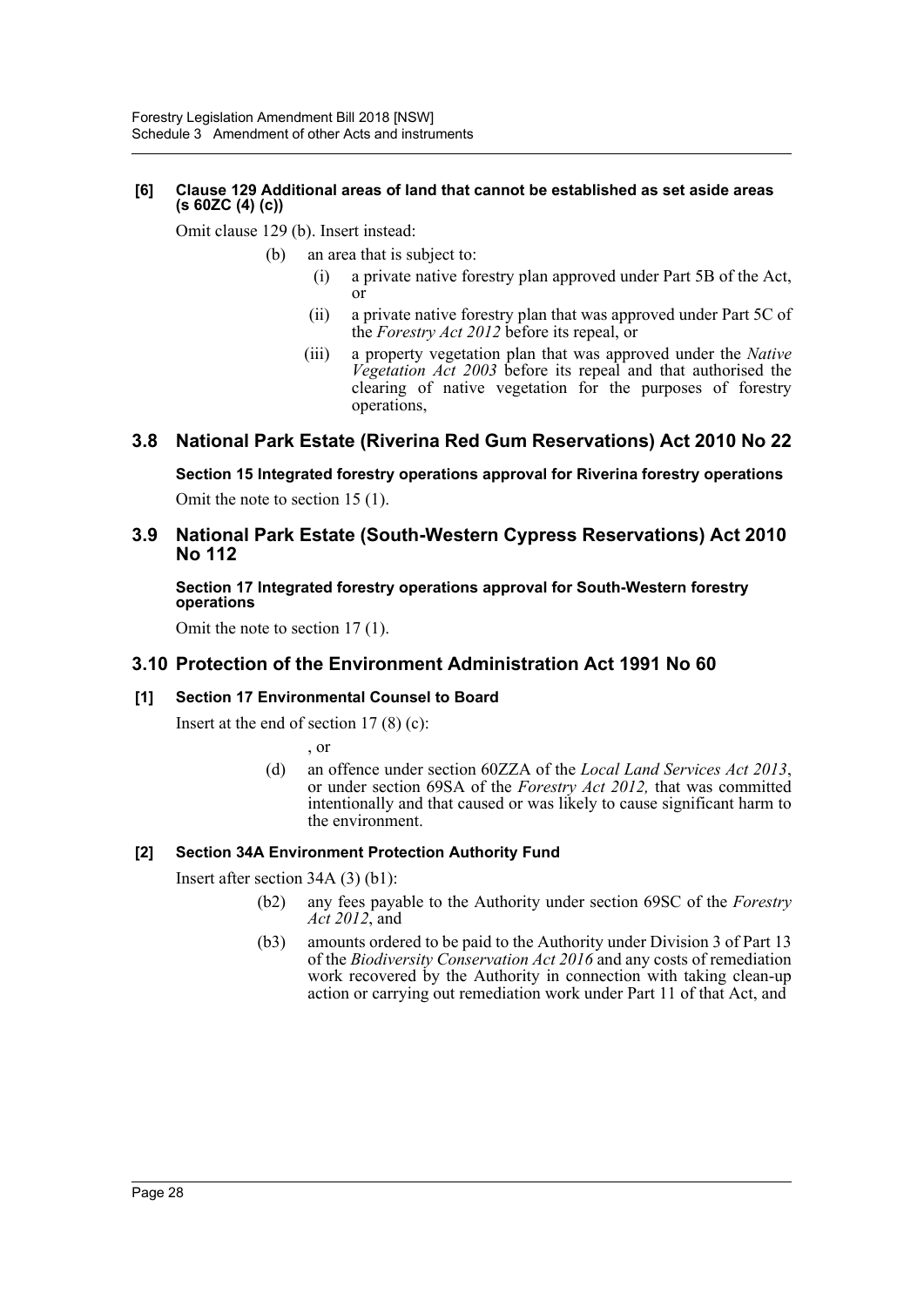# **3.11 Protection of the Environment Operations Act 1997 No 156**

## **[1] Section 122 Defence of authority conferred by protection of environment licence or forestry authorisation**

Insert at the end of the section:

- It is a defence in proceedings against a person for an offence under this Part if the person establishes that the act constituting the offence was:
	- (a) the carrying out of a forestry operation in a State forest or other Crown-timber land to which an integrated forestry operations approval under Part 5B of the *Forestry Act 2012* applies, being a forestry operation that was carried out in accordance with the approval, or
	- (b) the carrying out of a forestry operation that was authorised by a private native forestry plan and that was carried out in accordance with the plan and the applicable private native forestry code of practice.

## **[2] Schedule 1 Scheduled activities**

Omit clause 24 (Logging operations).

## **[3] Schedule 5 Savings, transitional and other provisions**

Insert after Part 16:

# **Part 17 Provisions consequent on enactment of Forestry Legislation Amendment Act 2018**

## **46 Revocation of licences for logging operations**

Any licence under this Act authorising the carrying out of an activity referred to in clause 24 of Schedule 1 to this Act and in force immediately before the repeal of that clause by the *Forestry Legislation Amendment Act 2018* is, on that repeal, revoked.

## **47 Continuation of environment protection notices relating to logging operations**

The repeal of clause 24 of Schedule 1 to this Act by the *Forestry Legislation Amendment Act 2018* does not affect the continued operation of an environment protection notice in force on that repeal and that was issued in connection with the carrying out of an activity referred to in that clause.

## **3.12 Standard Instrument (Local Environmental Plans) Order 2006**

## **[1] Standard instrument, Land Use Table**

Insert "or under Part 5B (Private native forestry) of the *Local Land Services Act 2013*" after "the *Forestry Act 2012*" in item 2 of the matter relating to Zone RU3 Forestry.

## **[2] Standard instrument, Dictionary**

Omit the definition of *forestry* (including the note). Insert instead:

*forestry* means forestry operations within the meaning of the *Forestry Act 2012* or Part 5B of the *Local Land Services Act 2013*.